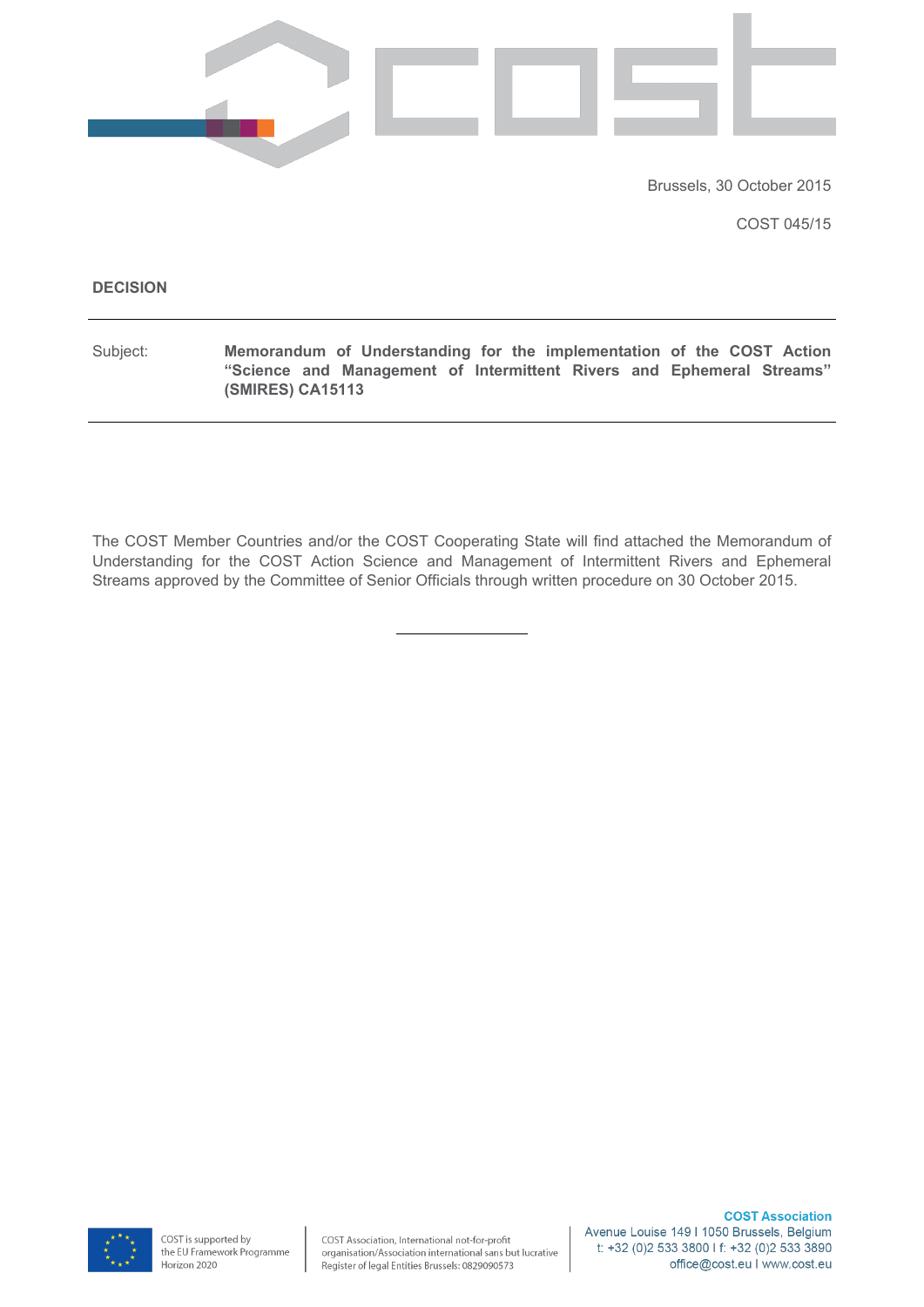

#### **MEMORANDUM OF UNDERSTANDING**

For the implementation of a COST Action designated as

#### **COST Action CA15113**

## **SCIENCE AND MANAGEMENT OF INTERMITTENT RIVERS AND EPHEMERAL STREAMS (SMIRES)**

The COST Member Countries and/or the COST Cooperating State, accepting the present Memorandum of Understanding (MoU) wish to undertake joint activities of mutual interest and declare their common intention to participate in the COST Action (the Action), referred to above and described in the Technical Annex of this MoU.

The Action will be carried out in accordance with the set of COST Implementation Rules approved by the Committee of Senior Officials (CSO), or any new document amending or replacing them:

- a. "Rules for Participation in and Implementation of COST Activities" (COST 132/14);
- b. "COST Action Proposal Submission, Evaluation, Selection and Approval" (COST 133/14);
- c. "COST Action Management, Monitoring and Final Assessment" (COST 134/14);
- d. "COST International Cooperation and Specific Organisations Participation" (COST 135/14).

The main aim and objective of the Action is to The challenge of the Action is to concentrate, refine and analyse the currently sparse and fragmented knowledge on intermittent rivers and ephemeral streams (IRES) with the aim to support the incorporation of these prevalent and unique ecosystems into current water resource and biodiversity management and conservation plans.. This will be achieved through the specific objectives detailed in the Technical Annex.

The economic dimension of the activities carried out under the Action has been estimated, on the basis of information available during the planning of the Action, at EUR 56 million in 2015.

The MoU will enter into force once at least five (5) COST Member Countries and/or COST Cooperating State have accepted it, and the corresponding Management Committee Members have been appointed, as described in the CSO Decision COST 134/14.

The COST Action will start from the date of the first Management Committee meeting and shall be implemented for a period of four (4) years, unless an extension is approved by the CSO following the procedure described in the CSO Decision COST 134/14.

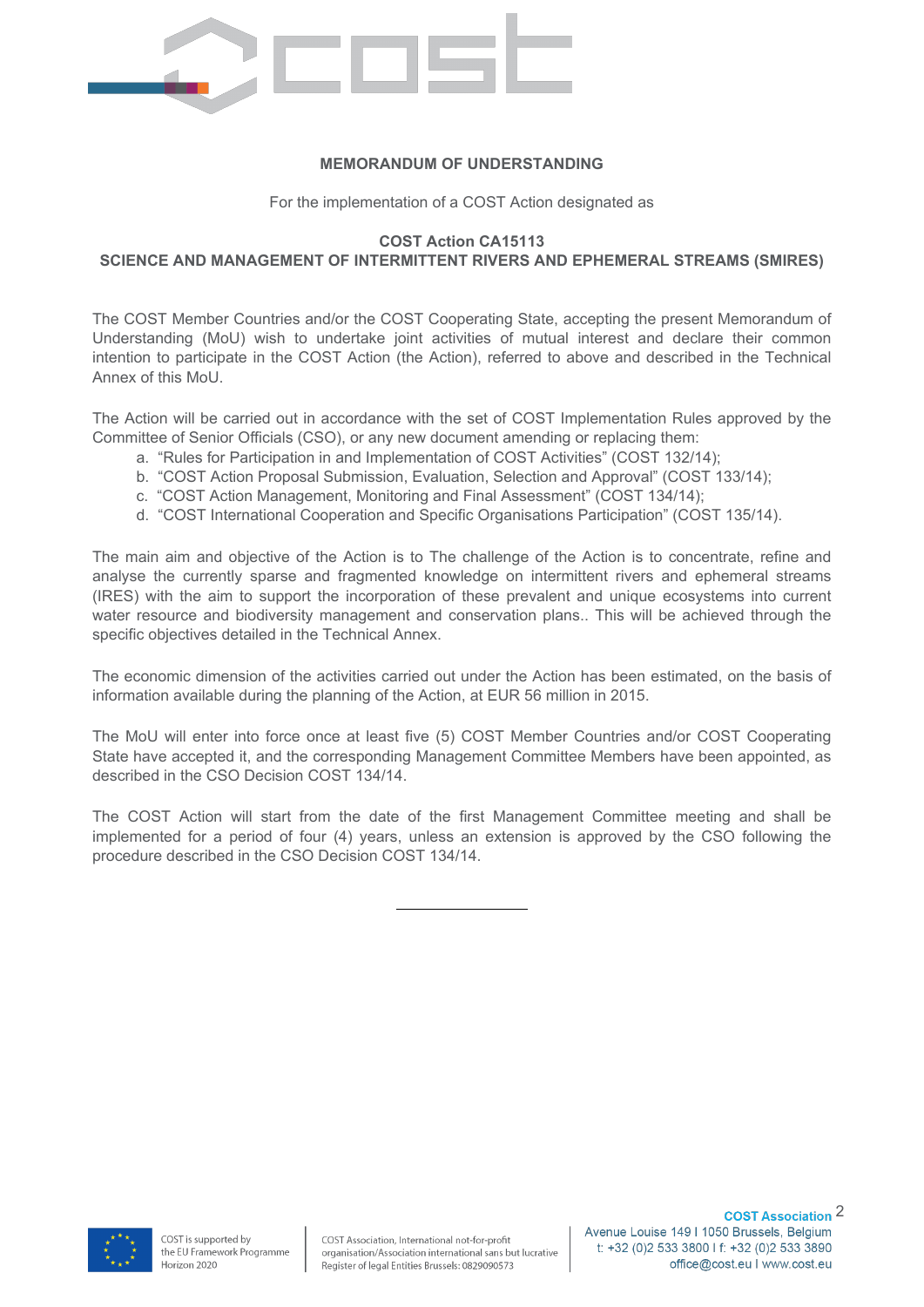

#### **TECHNICAL ANNEX**

#### **overview**

#### **Summary**

More than half of the global river network is composed of intermittent rivers and ephemeral streams (IRES), which are expanding in response to climate change and increasing water demands. After years of obscurity, the science of IRES has bloomed recently and it is now recognised that IRES support a unique high diversity, provide essential ecosystems services and are functionally part of river networks and groundwater systems. However, they still lack protective and adequate management, jeopardizing the water resource at the global scale.

This Action will bring together hydrologists, biogeochemists, ecologists, environmental economists, social researchers and stakeholders from 14 different countries to develop a research network for synthesising the fragmented and recent knowledge on IRES, improving our understanding of IRES ecology, and translating this into science-based, sustainable management of river networks.

Deliverables will be provided through i) research workshops synthesising and addressing key challenges in IRES science, supporting research exchange and educating young researchers, and ii) combined researcher-stakeholder workshops translating improved knowledge into tangible tools and guidelines for protecting IRES and raising awareness of their importance and value in societal and decision-maker spheres.

This Action will be organized within 6 Working Groups to address:

- 1. The occurrence, distribution, drivers and hydrological trends of IRES;
- 2. The effects of flow alterations on IRES functions and ecosystem services;
- 3. The interaction of aquatic and terrestrial biogeochemical processes;
- 4. Biomonitoring the ecological status of IRES;
- 5. Synergies in IRES research at the European scale, data assemblage and sharing:
- 6. IRES management and advocacy training.

| <b>Areas of Expertise Relevant for the Action</b>                                                                | Keywords                       |
|------------------------------------------------------------------------------------------------------------------|--------------------------------|
| • Biological sciences: Ecology                                                                                   | • climate change               |
| • Earth and related Environmental sciences: Hydrology, water $\vert \bullet \vert$ environmental flow management |                                |
| resources                                                                                                        | • ecological status assessment |
| $\bullet$ Earth and related Environmental sciences: Biogeochemistry, $\bullet$ drought                           |                                |
| biogeochemical cycles                                                                                            | $\bullet$ flow intermittence   |

#### **Specific Objectives**

To achieve the main objective described in this MoU, the following specific objectives shall be accomplished:

#### Research Coordination

• To create an extensive research network across river researchers from multiple disciplines to promote the sharing of data and experience and the setup of common experiments;

• To associate researchers and stakeholders to translate current knowledge about IRES into robust, tangible tools and guidelines for improved management and conservation practices and rules.

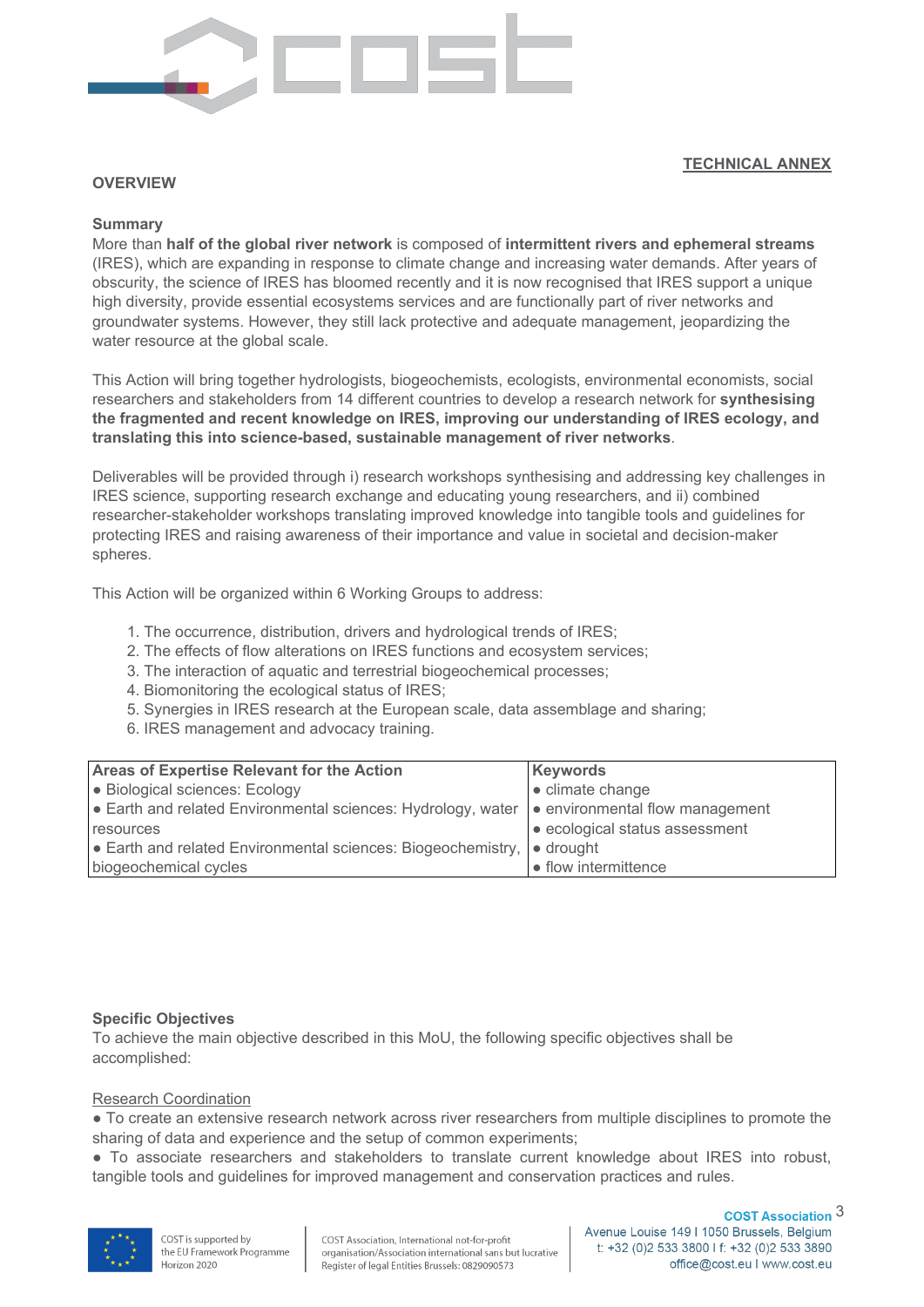

• To link current on-going research efforts on IRES at the European scale and create synergies for further research.

• To raise social awareness about the values of IRES and train a new generation of researchers.

#### **Capacity Building**

• To support data sharing, and the creation of 2 metadatabases containing: 1) details of all past and ongoing research efforts on IRES research across the participants, and beyond, and 2) details of flow gauging stations with zero flows at the European scale.

• To closely associate researchers and stakeholders and generate synergies at the European scale.

• To train a new generation of Early Stage Researchers (ESRs), provide them with a significant network platform, and creating a Forum of Young Researchers (FYR).

• To support, in particular for ESRs, visits to participating research institutions within the network for training on targeted technical or methodological aspects.

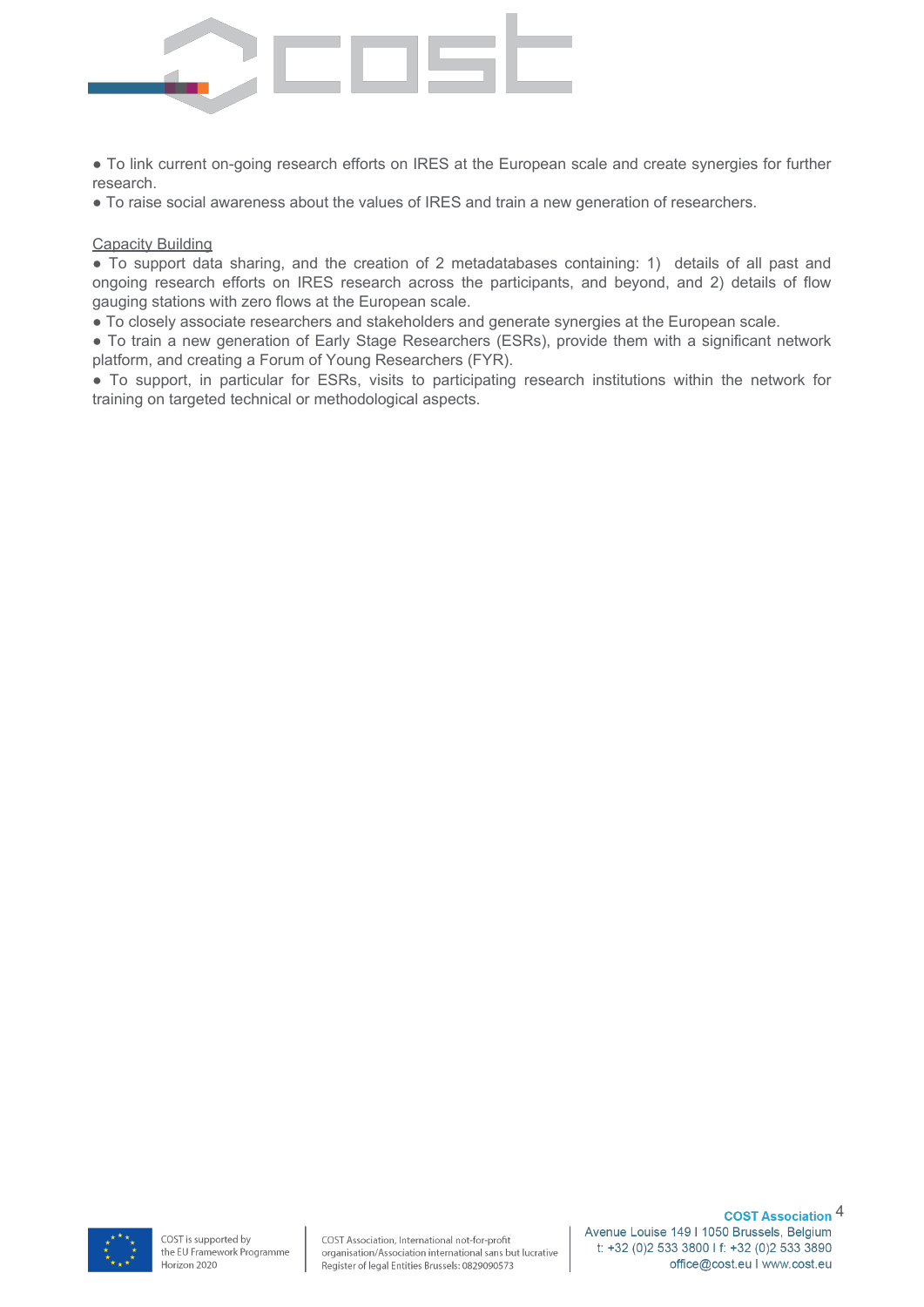

# **DESCRIPTION OF THE COST ACTION**

# **1. S&T EXCELLENCE**

# **1.1. Challenge**

# **1.1.1. Description of the Challenge (Main Aim)**

Traditional flow-gauging systems have vastly underestimated the number of rivers and streams flowing intermittently (i.e. which cease to flow and/or dry up) (1, 2). Recent work has led to the recognition that intermittent rivers and ephemeral streams (IRES) are prevalent in all climates and dominate river networks in many regions (2, 3). For example, IRES represent 30-40% of the larger rivers and 69% of the low-order streams below 60° latitude (4). Over the next century, the number and length of IRES will further increase due to climate and land-cover change, and increasing abstraction for public water supply, irrigation and other economic uses (1, 2, 3).

Historically, IRES have been perceived to be outside of the scope of both terrestrial and aquatic sciences and therefore, have been overlooked by most disciplines. As a result, the persuasive conceptual developments in river research have been generated from and for perennial river systems and are poorly applicable to IRES (2). But after years of near-obscurity, IRES research has been blooming in the last decade, driven by increasing water scarcity issues, climate change effects, and the recognition that IRES are prevalent in river networks (5). Progress has been made in hydrology, with improved modelling techniques (e.g., 6, 7), in biogeochemistry with a better understanding of nutrient and carbon cycling (e.g., 8), and in ecology with an improved understanding of community dynamics in IRES (e.g., 9).

IRES are now known to support high, unique biodiversity and important ecosystem processes, and provide valuable goods and services (1, 10). They are critical, longitudinal paths for water, energy, material and organisms, even when surface water is absent. Subsurface flows can connect perennial sections across dry parts of the networks, providing water supply (2) and offering a refuge for organisms at various points in their lifecycle (11). IRES can also be essential lateral paths for moving water, energy, material and organisms into, and from, adjacent riparian zones, floodplains and wetlands, hence promoting the maintenance of these highly-valuable ecosystems (1, 10, 12). IRES are also essential vertical paths to recharge aquifers, particularly in mesic areas (3). Riparian vegetation of IRES provide valuable wildlife habitat, forage for livestock, wood and other ecosystem services for people (1, 12). IRES can be vital for maintaining native fish populations by preventing non-native species invasions and the threatening of native, endemic species (1). Finally, dry riverbeds can be colonized by numerous terrestrial organisms, some of which are new to science (12). However, despite the recent increased interest in IRES (e.g. 1, 2, 3), interdisciplinary, scientific syntheses and concepts are crucially missing (2).

IRES are being degraded at alarming rates due to hydrologic alteration, including water abstraction, flood harvesting, river impoundment, channel modification, global change and mining (1, 3). In many areas, IRES are used as drains to dispose of mining, agricultural and urban effluents, as corridors for vehicles and livestock, and as sites for gravel and sand extraction (12). IRES can also be buried (e.g. The Ramblas of Barcelona; The Ilissos in Athens) or subject to flow augmentation, leading to unexpected negative effects such as the spread of invasive species (3). These widespread and severe degradations are consequences of the lack of recognition, poor understanding and inadequate management of IRES. These widespread and severe degradations are consequences of their lack of recognition, poor understanding of their function and importance and inadequate management and policies strategies.

While the understanding and recognition of IRES is blooming in academia (2, 5, 10), management practices, protective policies and legislation for IRES lag behind and are mostly inadequate, if not inexistent (1, 3, 7). In part, this is due to the negative perception of the value of IRES by society, but also due to the challenges that IRES represent within the context of the traditional water resource management plans, policies and directives (5,7). These challenges, which

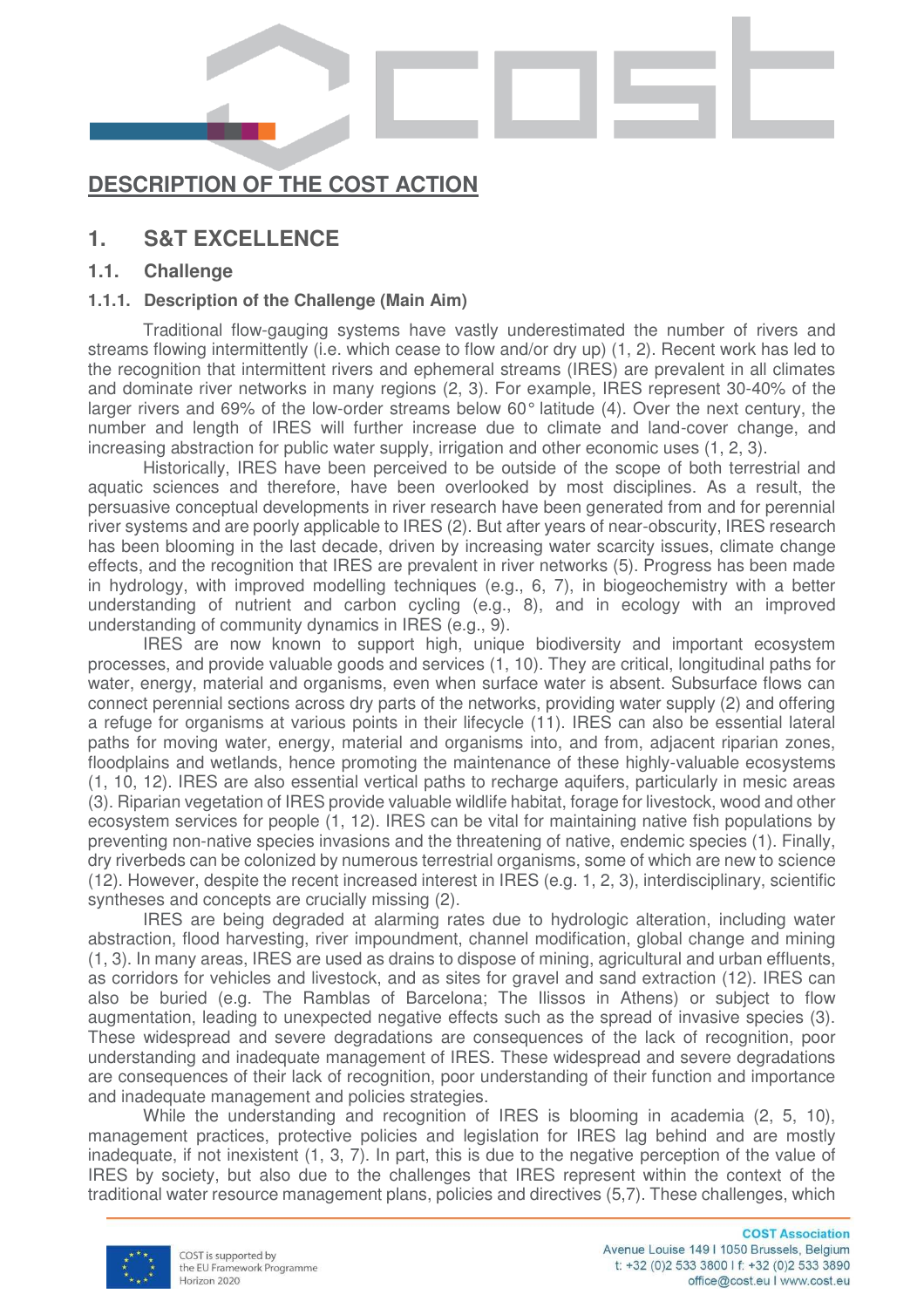

are typically derived from research gaps and a lack of comprehensive, interdisciplinary syntheses (2), are:

1. To locate, map and predict IRES within river networks, spatialize flow intermittence patterns and describe their pulsed regimes, explore historical evolution of these patterns, disentangle natural vs anthropogenic flow intermittence, and identify areas at risk where flow intermittence is increasing (5, 6, 7);

2. To establish the ecosystem services provided by IRES and understand their responses to flow regime alterations, thereby informing definition of environmental flows in IRES.

3. To understand carbon and nutrient dynamics at the catchment-scale in these pulsed systems, where accumulation of organic material and nutrients during dry phases causes pronounced peaks of downstream export during early flowing phases with potentially deleterious effects on water quality (2).

4. To disentangle the effects of flow intermittence on river communities from the effects of other stressors, such as urbanisation, agriculture, etc. Most community metrics used in biomonitoring respond negatively to increasing flow intermittence (e.g. 7, 9, 13, 15) and are inadequate for IRES in the context of the Water Framework Directive (1).

**The challenge of the Action is to concentrate and refine the currently sparse and fragmented knowledge on IRES with the aim of supporting the incorporation of these prevalent and unique ecosystems into current water resource and biodiversity management and conservation plans. To achieve this, the Action will join scattered research activities in nationally-funded research projects across COST Member Countries and COST Near Neighbour Countries, and those in past and ongoing European and internationally funded projects. The Action will facilitate sharing of data and experience, bring together researchers and stakeholders from many disciplines, and create synergies through networking. The ultimate aim is a substantial advancement of the knowledge and management of IRES throughout Europe through development of a unifying conceptual framework and robust, tangible tools and guidelines for managers and policymakers.** 

In this interdisciplinary approach, researchers and stakeholders with scientific and management expertise on IRES of different contexts (spanning humid, temperate, Mediterranean, and arid climates, contrasted land uses, different management practices, etc) from 14 countries (i.e. 13 COST Countries, including 3 Inclusiveness Target Countries (ITCs), 1 Near Neighbour Country(NNC) ) will:

- 1. Address specific challenges, limitations and potentials of IRES management (see 1-4 above);
- 2. Develop a scientific conceptual framework for IRES based on the recent research knowledge from field and laboratory studies and current network activities;
- 3. Identify areas at risk of increased flow intermittence;
- 4. Evaluate the socio-economical values of natural IRES;
- 5. Identify the impacts of increasing flow intermittence on river ecosystem functions and services;
- 6. Identify research needs, including interdisciplinary efforts;
- 7. Raise awareness of the importance of IRES in societies and relevant decision-making spheres.

# **1.1.2. Relevance and timeliness**

Although IRES make up a high proportion of river networks in many European regions, they have been overlooked for a long period. However, recent research into IRES has provided evidence of their high and unique biodiversity, the relevance of their contribution to the control of energy and matter fluxes along fluvial networks, and their provision of valuable goods and services for society. In addition, IRES have been consistently and widely neglected or ignored in management and protection strategies and directives, mainly because in most countries, the legislative definition of a

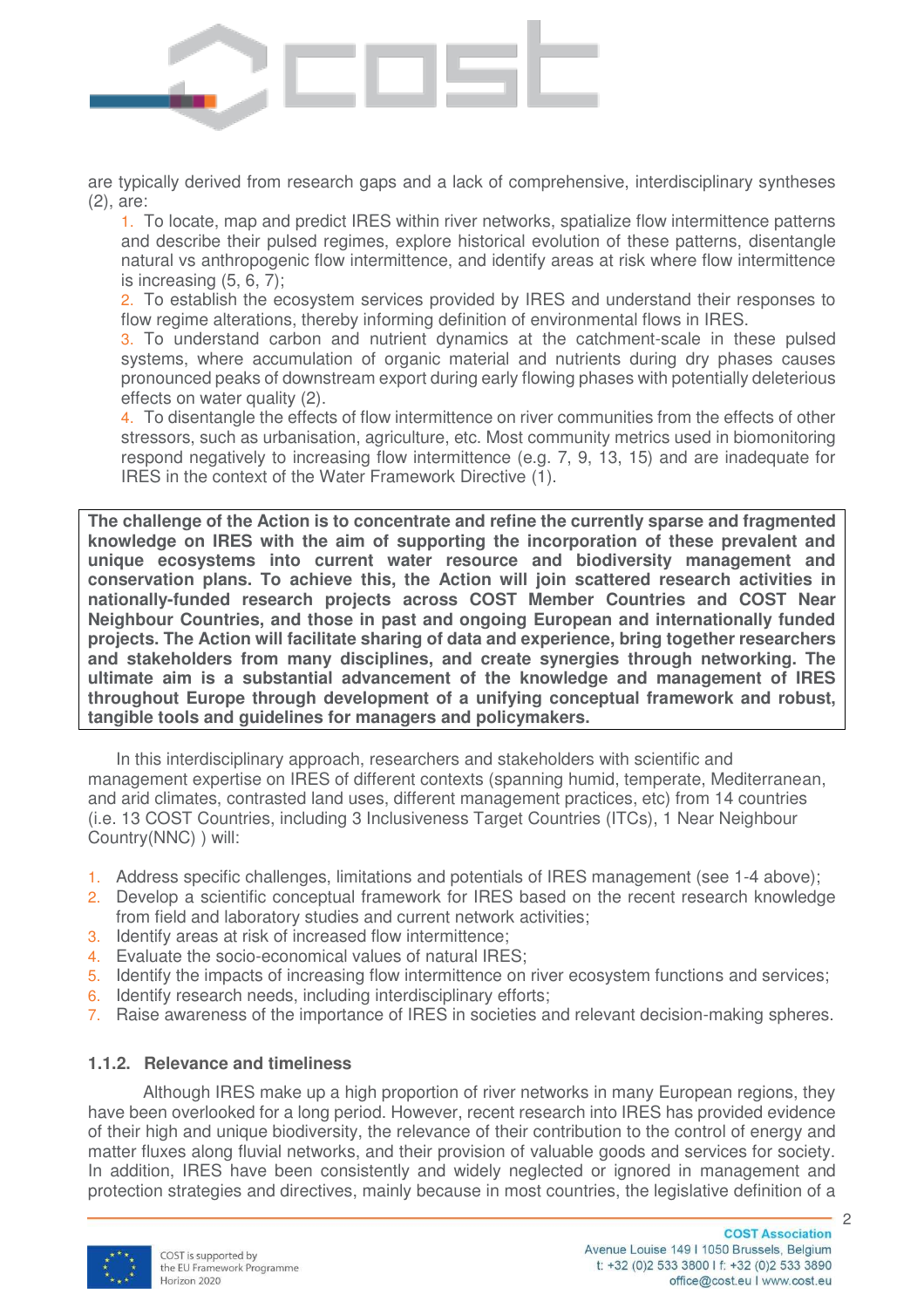

"river" implies perennial flows. Recently, passionate debates have been challenging this definition, recognizing that IRES are not only essential to riverine biodiversity and biogeochemical functions, but also to the ecology of adjacent wetlands, riparian zones and floodplains. Therefore, the **compilation and synthesis of existing knowledge and data on IRES** from this consortium will strongly contribute to filling this historical gap on the scientific understanding of IRES and promote the achievement of « good ecological status » in all freshwater bodies, as currently considered in the EU Water Framework Directive. Ultimately this COST Action will increase the social and political value of IRES, which are a key water resource in many European regions

In addition, characteristics of IRES may expand into currently perennial European streams due to predicted patterns of global change (higher human water demand and climate change: 1, 3). The number and length of IRES will increase and many currently perennial systems will cease to flow and/or dry up, resulting in dramatic alterations of flow regimes. This is already happening (2). For instance, areas in central, eastern and southern Europe are already experiencing severe and repeated droughts, and many perennial rivers are shifting into intermittent flows. Conversely, around the Mediterranean basin, where the human density is extremely high, historically intermittent regimes have shifted into perennial flow due to constant inputs from treated and untreated urban wastewater effluents. The flow regimes of headwater streams, the majority of which are intermittent or ephemeral (14), are altered by water abstraction and increasing drainage for farm pond implementations (15). IRES are also highly vulnerable during their dry phases, where dry riverbeds are used for recreational purposes, mined for gravel and sand, or used as landfill sites (3, 12). IRES are part of river networks, and any damage to them will cascade into perennial systems. Threats to IRES and their unknown consequences on river networks and water resources require a joint research effort across the concerned countries.

In the last decade, some research groups have contributed significantly to the advancement of conceptual and empirical knowledge of IRES, as well as in proposing solutions to improve their management. Nonetheless, translating the current bloom in IRES research into tangible tools for water resource managers and stakeholders requires significant attention, interdisciplinary and joint efforts by the scientific community at the European scale.

# **1.2. Objectives**

#### **1.2.1. Research Coordination Objectives**

This COST Action aims to develop a multidisciplinary network of scientists and stakeholder experts on IRES from 14 countries to consolidate and expand the current understanding of IRES and translate it into science-based, sustainable management of IRES resources and biodiversity.

The Action has four main coordination objectives:

- 1. To create an extensive research network across river researchers from multiple disciplines to promote the sharing of data and experience and the setup of common experiments;
- 2. To bring together researchers and stakeholders to translate current knowledge about IRES into robust, tangible tools and guidelines for improved management and conservation practices and guidelines;
- 3. To link ongoing research efforts on IRES at the European scale and create synergies for further research;
- 4. To raise social awareness about the value of IRES and train a new generation of researchers.

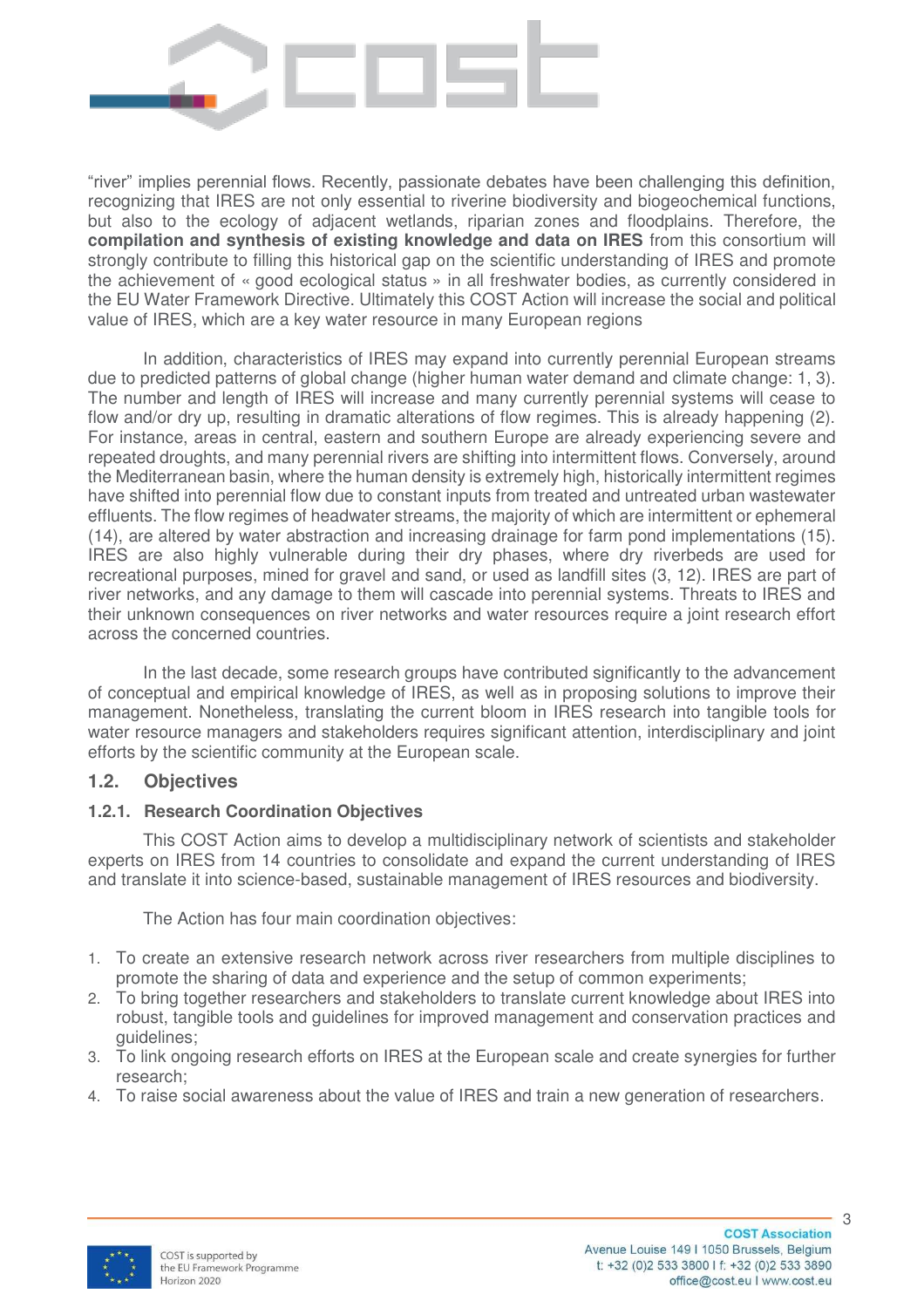

# **1.2.2. Capacity-building Objectives**

The objectives of the Action in terms of capacity-building are:

- 1. To support data sharing, and the creation of 2 meta-databases containing: 1) details of all past and ongoing research efforts on IRES research across the participants, and beyond, and 2) details of flow gauging stations with zero flows at the European scale;
- 2. To closely associate researchers and stakeholders and generate synergies at the European scale;
- 3. To train a new generation of Early Career Investigators (ECIs), provide them with a significant network platform, and creating a Forum of Young Researchers (FYR);
- 4. To support, in particular for ECIs, visits to participating research institutions within the network for training on targeted technical or methodological aspects.

## **1.3. Progress beyond the state-of-the-art and Innovation Potential**

#### **1.3.1. Description of the state-of-the-art**

The first challenge (C1) is **to locate, map and predict IRES in river networks, spatialize flow intermittence patterns, explore historical evolution of these patterns, and disentangle natural vs anthropogenic ones**. Hydrological datasets are produced for and from perennial rivers and the consequently ignore or misrepresent IRES (2, 5, 6). This hydrological gap is a primary limit to the effective study, understanding and management of IRES (5, 7). To overcome this, two approaches are proposed: regionalisation techniques to model the location of IRES in networks based on the limited flow data available (e.g. 6); and frequent observation of flow state at key sites along a river (e.g. 16). However, the regionalisation techniques have very low predictive power due to the limited amount of data, and visual observations are limited in spatial and temporal extent. This is even truer in headwater areas, most of which are IRES (14). Another limitation of both approaches is that they cannot distinguish between natural and anthropogenic IRES. Yet, this information is crucial to further understand and manage hydrological and ecological alterations of IRES. Another strong limitation to IRES management at the European scale stems in the lack of hydrological classification (7).

The second challenge (C2) is to **understand how alterations in flow regimes impair IRES biodiversity, function and services, and consequently, how to define environmental flows in IRES**. Flow alterations have mainly been studied in perennial rivers and their effects on IRES function and services are poorly known (3, 10). It is clear that increased flow intermittence reduces community richness (e.g. 9) and alters ecosystem processes (e.g. 8). Yet, the role of timing and frequency of drying events is unclear. Also overlooked in IRES are the effects of modifying other flow regime components, such as floods, low flows, and mean flows. Lastly, a hydrological classification of IRES is currently lacking in Europe, limiting our capacity to manage these systems, at least within the current scope of the Water Framework Directive, and to predict shifts in hydrological regimes under the future climate change predictions.

The third challenge (C3) is the **modelling of carbon and nutrient dynamics in IRES at the catchment-scale**. IRES are typical pulsed systems, where accumulation of organic material and nutrients during dry phases causes pronounced downstream export peaks during early flowing phases, with potential deleterious effects on water quality (2). While the understanding of the processes occurring during both dry and flowing phases is improving (e.g. 8, 12), there are currently very few attempts to consider and model carbon and nutrient dynamics in both phases. Doing so is essential to predict how dry phases alter water quality during the flowing phase, thereby guiding water quality monitoring schemes, and to accurately estimate how much IRES participate in global carbon and nutrient cycles (2), e.g. by carbon dioxide efflux to the atmosphere (4).

 Fourth and finally, **disentangling the effects of flow intermittence on river communities from those of other stressors is an essential challenge to improve our understanding of the** 

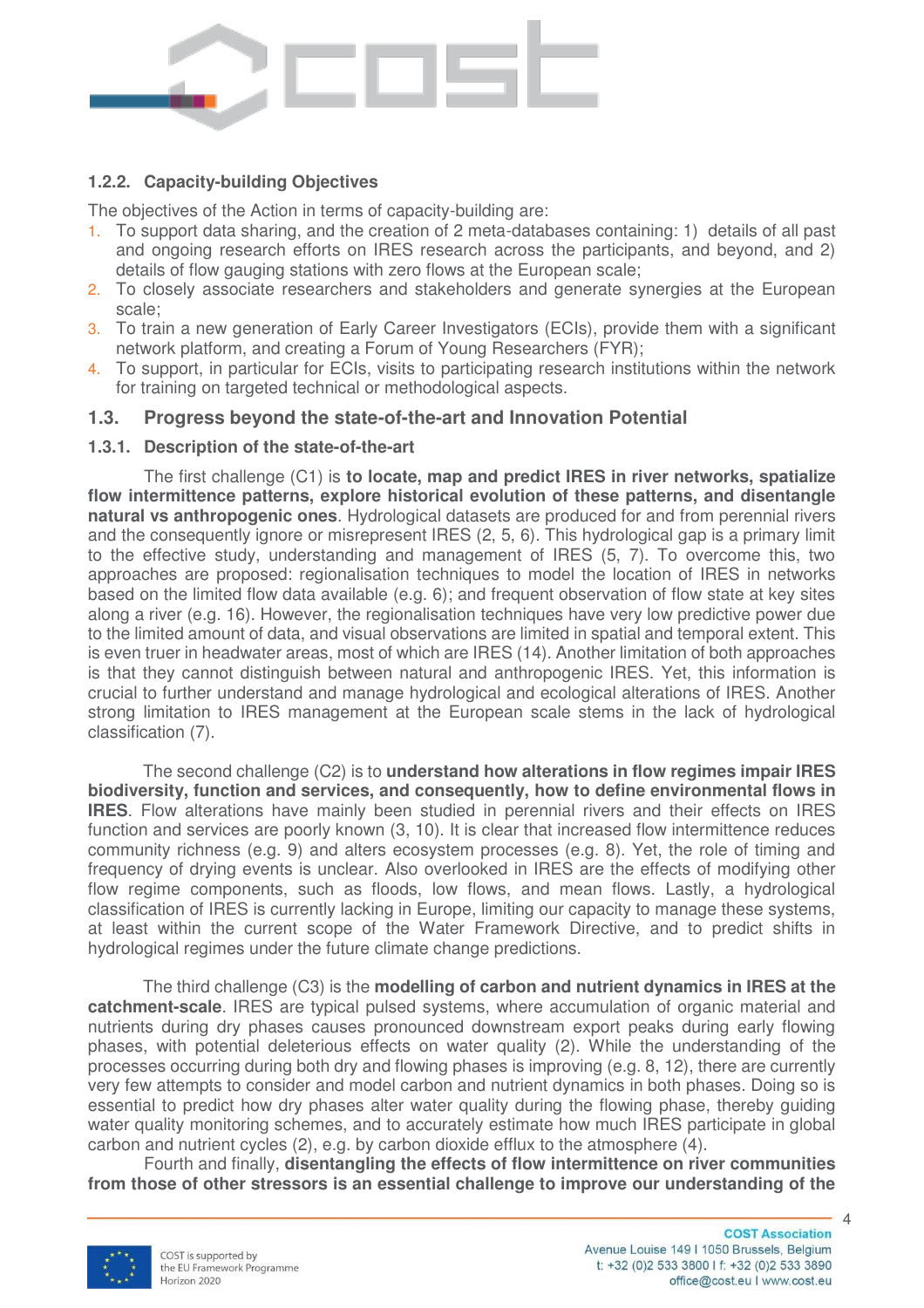

**biodiversity of IRES and develop sound biomonitoring approaches** (C4). Current bioindicators used for assessing the ecological status of rivers in Europe cannot be applied in IRES, as most species indicative of alterations are also very sensitive to drying (e.g. 7, 13). The few alternatives proposed to overcome this problem have not been successful within the context of the current Water Framework Directive. However, current bioindicators used in Europe could be adapted for IRES by quantifying and incorporating the sensitivity of species to flow intermittence.

### **1.3.2. Progress beyond the state-of-the-art**

The Action will develop a robust ecohydrological conceptual framework and novel and unique approaches to tackle the 4 challenges. Due to the central role that hydrology plays in setting the characteristics of IRES, C1 will produce the physical, hydrological basis on which C2, C3 and C4 will be addressed. This will ensure scientific robustness and place the Action within the emerging but already well-recognised discipline of ecohydrology. In addition, the geographic coverage of the participants will for the very first time span oceanic, temperate, continental, Mediterranean, and arid climate zones, thereby covering a wide range of situations. Moreover, involving both scientists and stakeholders will allow identification of the management problems and needs to be addressed, and will use them to generate tangible tools for improving IRES management.

C1 will be addressed using various approaches, some of which are novel in this field. The first step will involve collating all continuous hydrological data and associated climatic (e.g. temperature, rainfall) and catchment-scale (e.g. geology, topography, vegetation) data available across the participating countries and produce a meta-database. Regionalisation procedures will be used to predict drying risk at catchment scales and trend analyses will identify areas at risk of increasing drying (i.e. sentinel catchments). Maps of IRES in the participating countries will be produced, and the very first hydrological classification of IRES at the European scale will be generated to identify key hydrological variables and drivers. In addition to these major advancements, novel approaches coupling aerial photography, citizen-sciences and social sciences will be tested and developed. For example, in areas where data are scarce or fragmented, aerial unmanned vehicles (AUVs) and satellite images will be used to locate drying sections (14). In targeted key areas, local community, angler and river technical staff knowledge will be explored and analysed to extract additional information about drying history; notably, this will help to distinguish natural and anthropogenic IRES. The development of a European-scale network of citizen-scientists to monitor, locate and map the state of river flow will also be promoted (e.g. 16) based on smartphone technology, as used, for example, in the point source data application developed in the COST Action "Loss of the Night" and building up on the App being developed in the ongoing TRivers project (www.lifetrivers.eu). All gathered information will be stored in the meta-database.

 C2 will be tackled by examining available information on the biological and functional responses of IRES to flow variability and by synthesizing this information into a conceptual model from which management strategies of flow can be inferred. A meta-data base of available information from participating members will be developed to synthesize this information. IRES ecosystem services will be established and economically quantified, along with their link to flow regimes. These actions will contribute to the environmentally sound management of flows in IRES.

C3 will be addressed by a meta-ecosystem modelling approach, which will couple terrestrial and aquatic models of carbon and nutrient cycling at the catchment scale for different IRES. The sharing of scientific information about carbon and nutrient dynamics during dry and flowing phases among the members, together with a deep literature review, will be a keystone step to target this challenge. These data synthesis will be complemented with modelling techniques to explore the influence of spatial and temporal patterns of drying on carbon and nutrient dynamics in IRES and compare them to patterns from perennial streams. This will improve our understanding of the extent to which processes in dry phases influence water quality during flowing phases and will help refine current estimates of the contribution of river systems to carbon processing at the global scale.

To address C4, the different bioindicators developed for perennial rivers will be adapted for IRES. Meta-analyses examining the occurrence of different species across gradients of flow

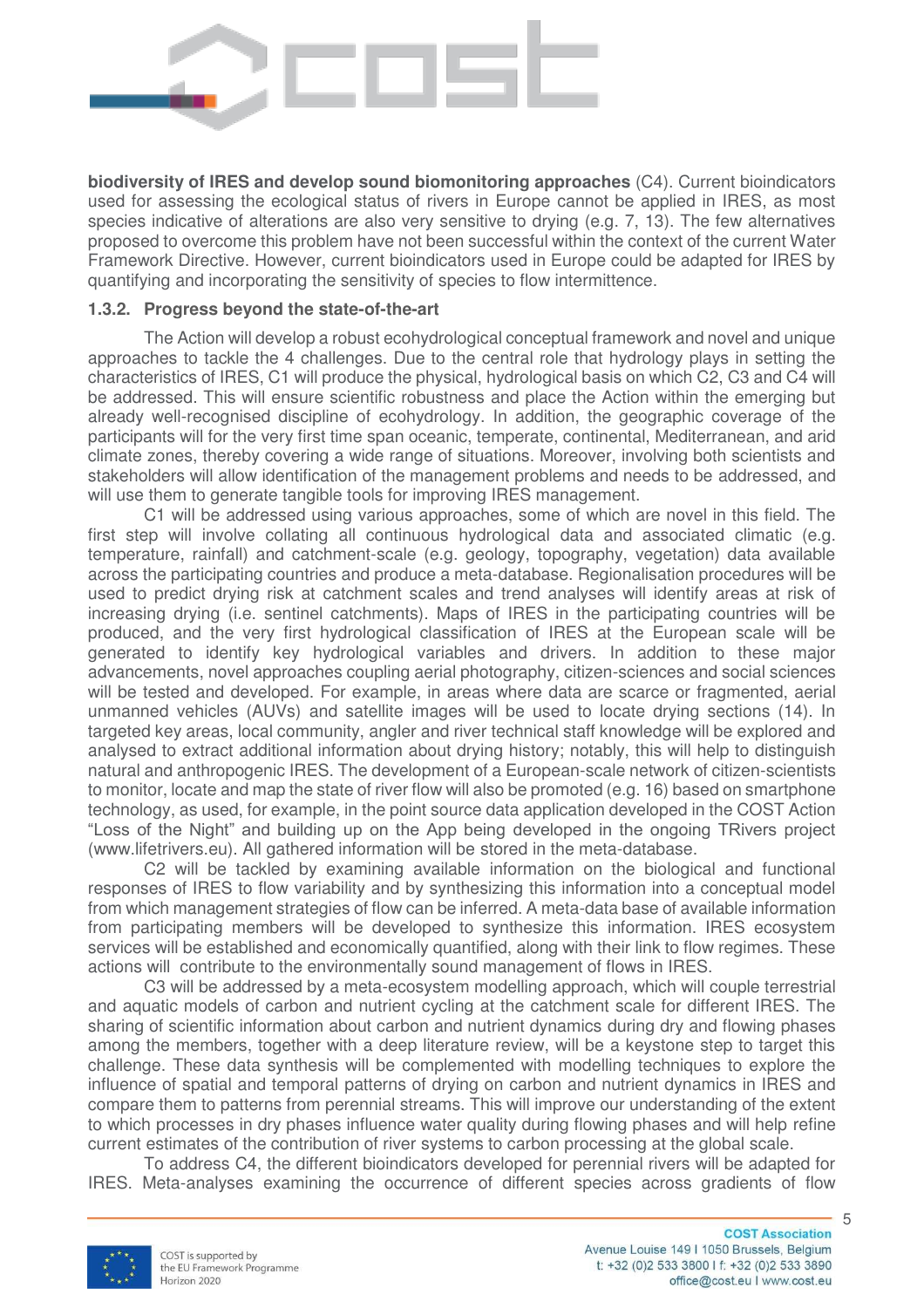

intermittence will allow to assign a score of "sensitivity to flow intermittence" to each taxon. These scores will be validated using the expertise, data, and knowledge shared among the participants. This approach will be tested in many case-studies from the different participating countries, including targeted catchment from past relevant European projects (see below). When validated, the adapted biomonitoring tools will be delivered to the stakeholders though an online handbook including guidelines and caveats.

# **1.3.3. Innovation in tackling the challenge**

This COST Action is innovative by providing:

- 1. A meta-database based on a compilation of existing scientific knowledge of IRES at the European level and beyond;
- 2. A meta-database of flow states for IRES based on data from gauging stations and heuristic knowledge from stakeholders at the European level;
- 3. A review of existing knowledge and management needs for IRES based on conbined researcher and stakeholder working discussions;
- 4. A conceptual framework for IRES based on an ecohydrological approach;
- 5. Novel modelling approaches (e.g., meta-modeling, machine learning) coupling aquatic and terrestrial phases to understand carbon and nutrient dynamics across IRES; ;
- 6. The ecosystem services of IRES with quantified data;
- 7. Novel bioindicators and technologies (e.g. AUV's, smartphones) to assess changes and associated ecological responses in IRES;
- 8. Tangible tools and scientific-based guidelines for managing IRES in Europe.

# **1.4. Added value of networking**

## **1.4.1. In relation to the Challenge**

The Action will achieve its objectives by:

#### **Creating**:

- 1. An interdisciplinary network of knowledgeable river researchers in order to promote data and experience sharing and a new generation of experiments and projects on IRES;
- 2. Two European-scale meta-databases;
- 3. A conbined effort between researchers and stakeholders from the participating countries;

# **Organizing**:

- 1. Topical and inter-disciplinary workshops involving relevant researchers to address the current state of knowledge, identify research gaps, explore potentials and limitations for IRES management and conservation, develop a unifying conceptual framework to organize and guide further joint efforts, and translate current knowledge into tools and guidelines for water resource managers;
- 2. Research To Management Workshops (RTMW) linking relevant researchers and stakeholders to share experiences, management limitations and requirements, and to transmit the tools and guidelines produced during the Action.
- 3. Training Schools (TS) dedicated to the training of ECIs in both fundamental and applied scientific aspects of IRES research;
- 4. A Forum of Young Researchers (FYR) to generate a European network for ECIs, with smaller topical FYR workshops being organized;
- 5. Short Term Scientific Missions (STSMs), in particular for ECIs, to visit participating research institutions within the network for training on targeted technical or methodological aspects;
- 6. Special Topical Sessions (STS) at 4 international conferences focusing on the outputs of the Action;

**Producing** at least 4 perspectives papers on IRES in high-profile journals, corresponding to C1-4, respectively.

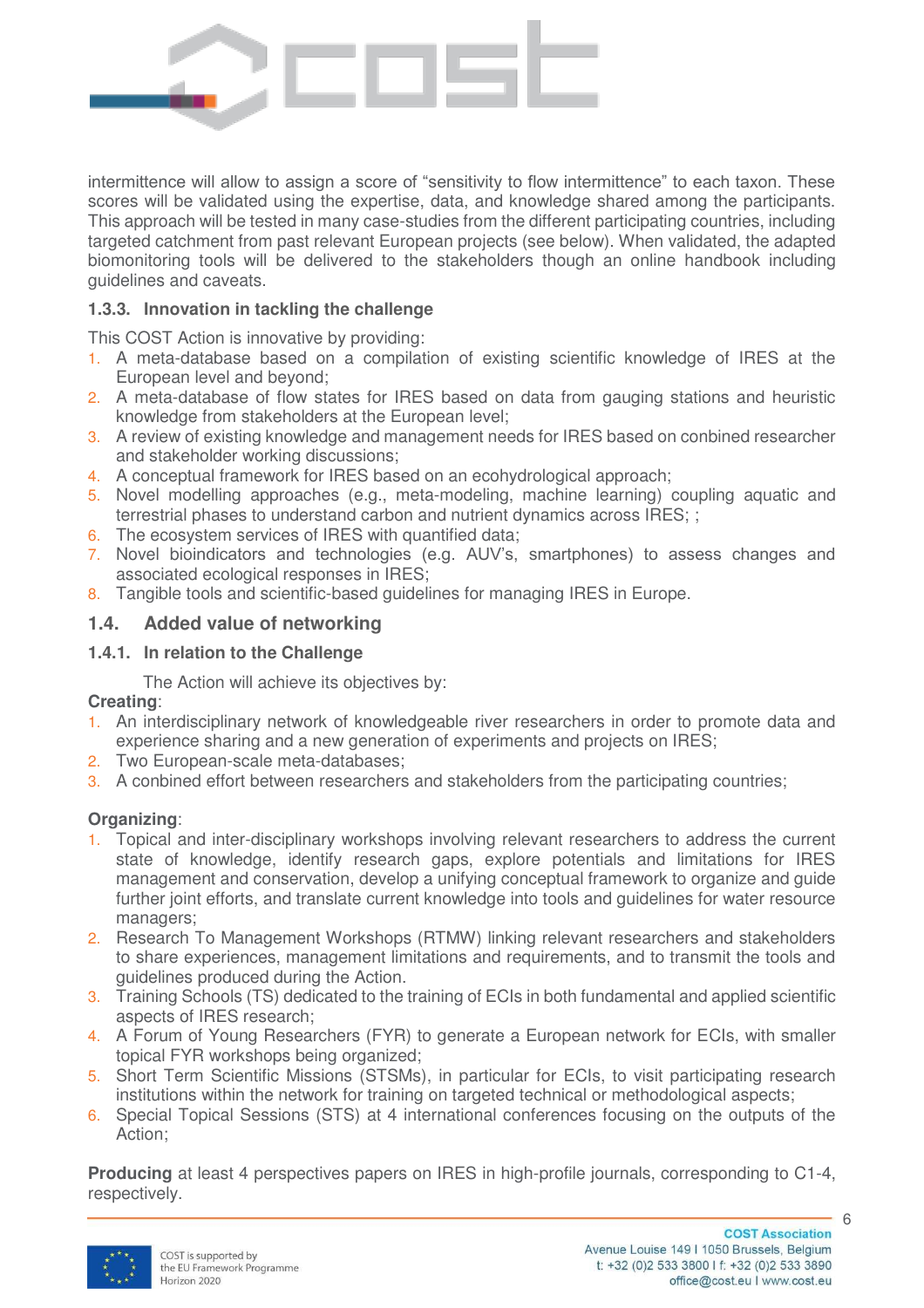

At present, there are no joint efforts providing networking to synthesise knowledge and link research to management of IRES at the European scale. Incorporating IRES into current water resource management plans is a key challenge, as recently highlighted in a Science policy paper (1). A COST Action is certainly the most promising approach to address this challenge across European and neighbouring and partner countries. This Action will promote collaborations between researchers and stakeholders, translate synthesized knowledge into simple, tangible tools, guidelines and protocols for improving IRES management and conservation, and raise awareness of the ecological relevance of IRES and their significant extent in the landscape.

#### **1.4.2. In relation to existing efforts at European and/or international level**

This Action will complement and expand the achievements initiated in two previous European programs to model water quality (TempQsim, 2002-2006) and improve management (MIRAGE, 2009-2011) of Mediterranean rivers. The Action will also build on several ongoing activities in Europe, such as the analysis of the effects of multiple stressors on rivers under water scarcity (European projects GLOBAQUA & MARS), the development of software to improve the management of Mediterranean rivers (LIFE project TRivers), and international initiatives, such as the global analysis and synthesis of IRES biodiversity (International collaborative project IRBAS). Yet, at present, there are no programmes or existing networks in Europe seeking to advance the science of IRES and link up-to-date knowledge to management practices and guidelines.

This Action includes experts from most past and current national and European funded projects related to IRES. This ensures that this Action will function as a unique platform for forum discussion, development of new ideas, and exchange between scientific and heuristic knowledge and needs at the European level. The Action is expected to complement research actions developed under Horizon 2020.

Last, contacts have been made with the Joint Research Centre (JRC) and several JRC colleagues will be invited to participate to relevant workshops to maximise synergies in the European research efforts.

# **2. IMPACT**

# **2.1. Expected Impact**

#### **2.1.1. Short-term and long-term scientific, technological, and/or socioeconomic impacts**

The results of this Action are essential to support current initiatives on the ecological understanding of IRES through empirical and modelling approaches, as well as to propose monitoring programmes and management and protection strategies for IRES based on knowledge of their communities, functions and ecosystem services. This will be achieved by the funded network of scientists and stakeholders experts on IRES within this Action.

The Action will have a direct relevance at national, European (and international) level by providing tangible tools, indicators and guidelines for integrating IRES into current management programmes and existing directives. Moreover, additional policy-oriented structures, organizations and consultancies focusing on natural resource management, biodiversity and ecosystem services supported by rivers will benefit from this Action by expanding the current scope of river management by incorporating regimes and dynamics of IRES, which will become even more common freshwater bodies in future years.

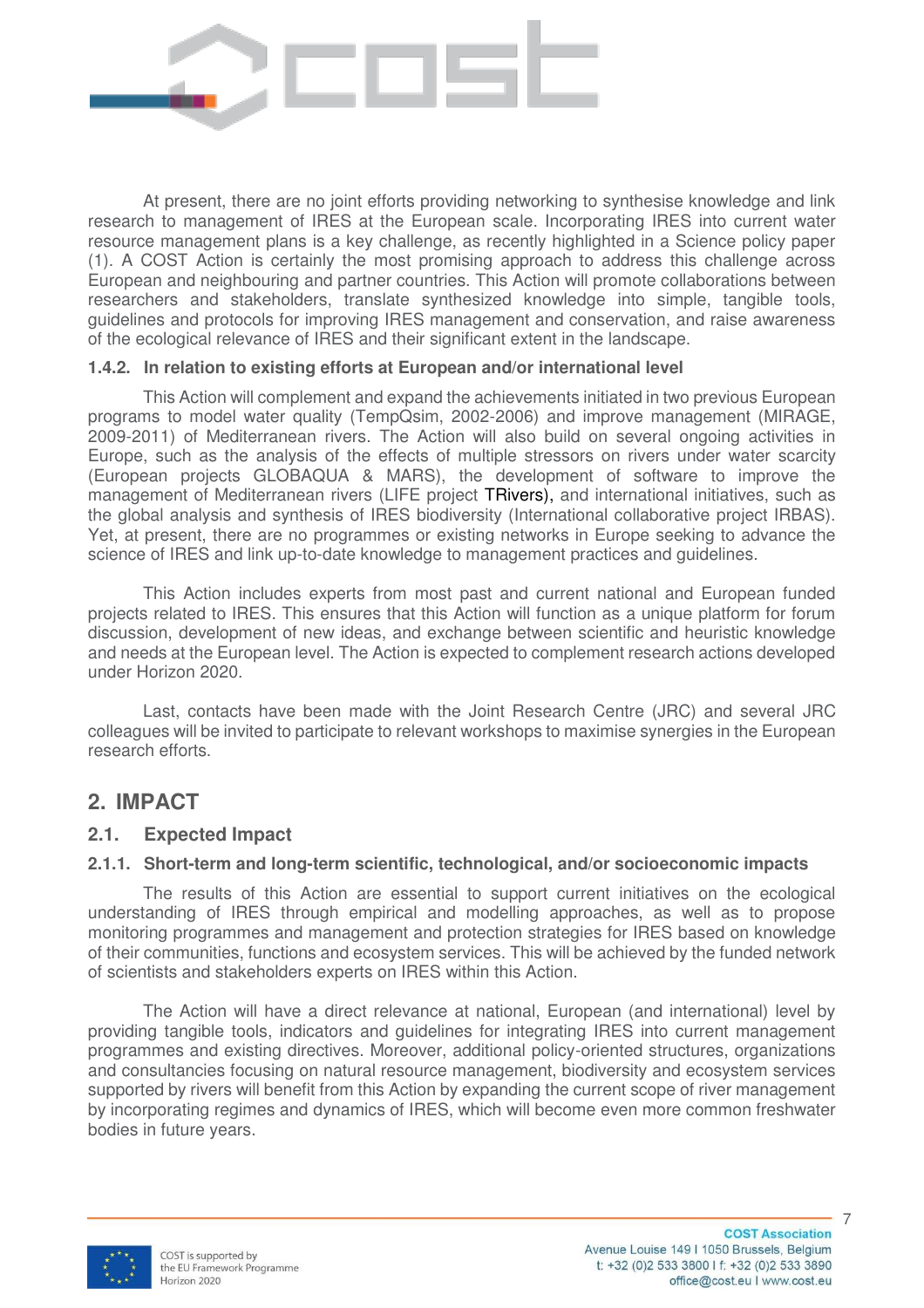

The scientific and applied innovative perspective of this Action will contribute to:

## 1. **Scientific integration and visibility of European experimental research**:

The Action will establish short and long-term intertwined research efforts and close collaboration with national, European and international research networks, thereby favouring the visibility of European research communities in the hot-topic of IRES;

2. **Data sharing**:

The Action will produce 2 meta-databases, which will promote short- and long-term synergies among researchers from COST and International Partner Countries (IPC). In addition, the Action will promote the creation of a citizen-science network to monitor river flow states and address the current lack of hydrological data.

## 3. **Improving river resource management**:

An online handbook containing management guidelines derived from the four challenges will be produced and distributed to the water management and decision maker structures of the participating countries.

### 4. **Outstanding scientific position papers**:

The Action will produce at least 4 perspectives papers outlining state of the art and proposing future research needs within its overall area and the specific objectives;

## 5. **Raising social and political awareness of IRES importance**:

The Action will highlight the importance of IRES at the European scale both within the scientific and management community and through workshops, STSM, TS, and RTMW actions. The economic quantification of IRES ecosystem services and the citizen-science network will also contribute to a better recognition of IRES by society.

- 6. **Improved use of research facilities**: The Action will support STSM and between-country access to research facilities by other researchers, especially by ECIs;
- 7. **Education of a new generation of river researchers in IRES**: The Action will provide training for ECIs through workshops, Short-Term Scientific Missions, Training Schools, and Forums of Young Researchers.

# 8. **Provide guidelines and information to water resource consulting companies**:

The online handbook will provide regulatory agencies and consultants, who are largely unfamiliar with IRES, with tools and quidelines to facilitate inclusion of IRES in any environmental studies.

The results of this Action are essential to support current initiatives to understand the monitoring, prediction, modelling, management and protection of IRES and their associated communities, functions and ecosystem services. The scientific community participating in nationally funded projects across Europe, and also from current and past specific European projects such as MIRAGE or GLOBAQUA will have considerable interest in the activities of the Action. The Action will have a direct relevance for both national, European and international water resource managers and policy-makers, who will benefit from the translation of current knowledge into tangible tools and guidelines for using in IRES, and thus improve current water resource management plans and practices. Moreover, additional policy-oriented structures, organizations and consultancies focusing on natural resource management, biodiversity and ecosystem services supported by rivers will be greatly interested in this Action.

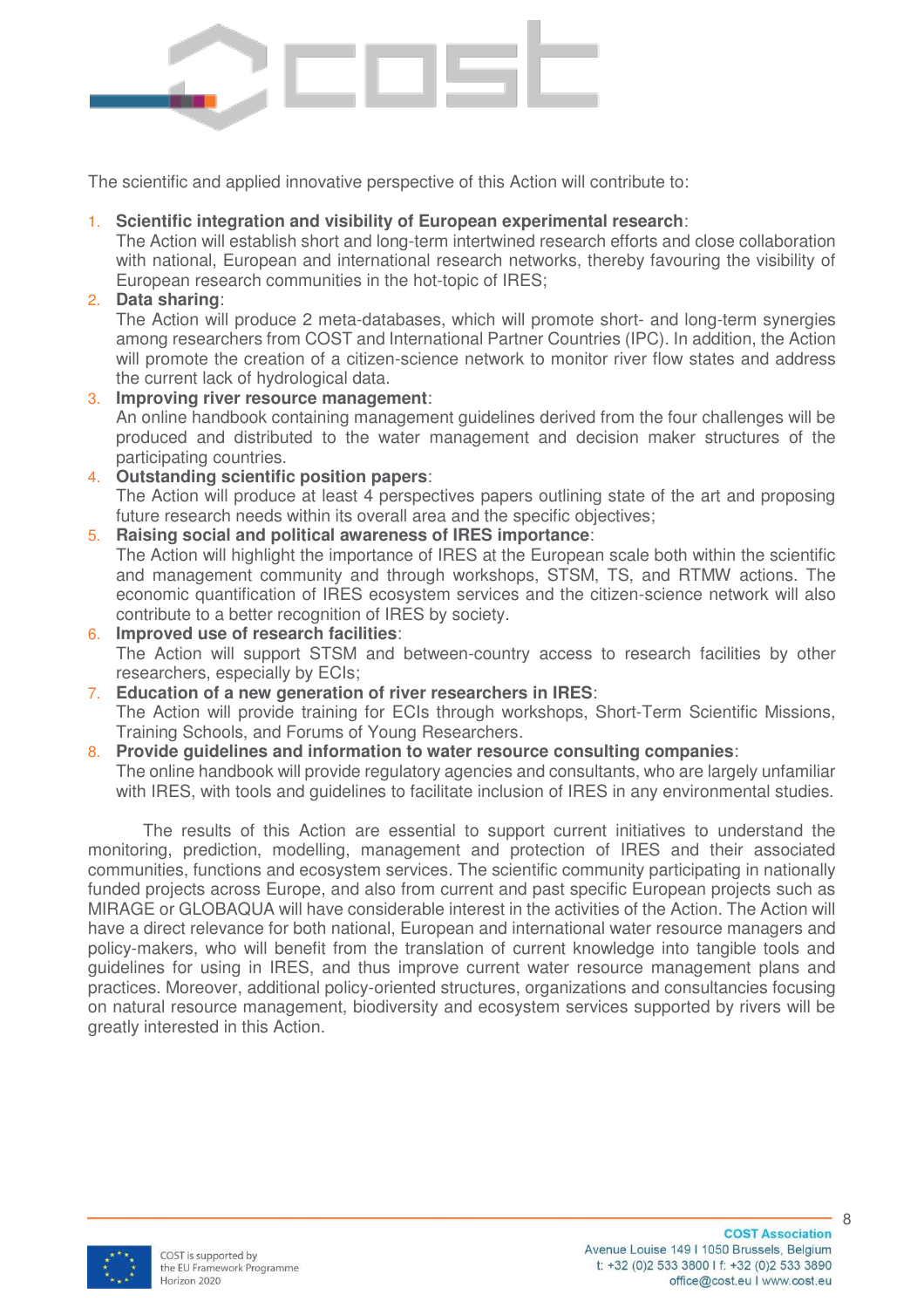

# **2.2. Measures to Maximise Impact**

### **2.2.1. Plan for involving the most relevant stakeholders**

The aim of the Action is precisely to proactively involve stakeholders in the synthesis efforts to locate and characterize IRES, identify the associated management problems, and how to tackle them. For this reason, stakeholders (e.g. Water Agencies, Basin Committees, Ministries, and Consultants) from each participating country will actively participate in the different tasks of this Action. To reach these objectives, the action includes reciprocal exchanges and intertwined workshops between researchers and stakeholders throughout the Action.

#### **2.2.2. Dissemination and/or Exploitation Plan**

The Action outputs will be disseminated through:

- 1. Outstanding scientific papers, including a key synthesis paper on IRES management, in high profile journals;
- 2. A Special Issue on IRES in one international journal;
- 3. One online handbook with guidelines for IRES management;
- 4. Publicly available meta-database on IRES research activities, experiments and projects, as well -as a meta-database of flow stations with intermittent flows across the participating countries;
- 5. A website of the Action which will be continuously updated;
- 6. The organisation of 4 Special Topical Sessions (STS) at international conferences;
- 7. The organisation of 3 RTMWs during which water resource managers from the participating countries will be invited to share experiences, concerns, ideas, and concerns, and to be recipients of the tools and guidelines produced during the Action;
- 8. The organisation of TS dedicated to the training of ECIs related to both fundamental and applied scientific aspects of IRES research;
- 9. The establishment of a FYR to generate a European network for young researchers;
- 10. STSM to visit participating research institutions within the network for training on targeted technical or methodological aspects;

# **2.3. Potential for Innovation versus Risk Level**

#### **2.3.1. Potential for scientific, technological and/or socioeconomic innovation breakthroughs**

Scientific syntheses of the ecology of IRES are lacking, and this Action will fill this gap hereby guiding future research across the Europe and beyond. Large-scale maps of IRES location are lacking in most countries. Development of these maps based on openly accessible GIS are key to evaluate the extent of IRES within different COST Countries. In addition, identification of sentinel IRES sites within the Action and planning for focussed research based on knowledge gaps will provide a an effective approach to develop science-grounded decisions not only in water resources management and nature conservation (e.g. restoration of flow regimes, adaptation to climate change), but also in the water quality regimes characteristic of IRES. The use of novel techniques (e.g., AUVs and smartphones) can help convincing citizens to the values of IRES and overcome the lack of information about IRES location and distribution. This Action will promote the use of such techniques to increase awareness and the value of IRES at societal level.

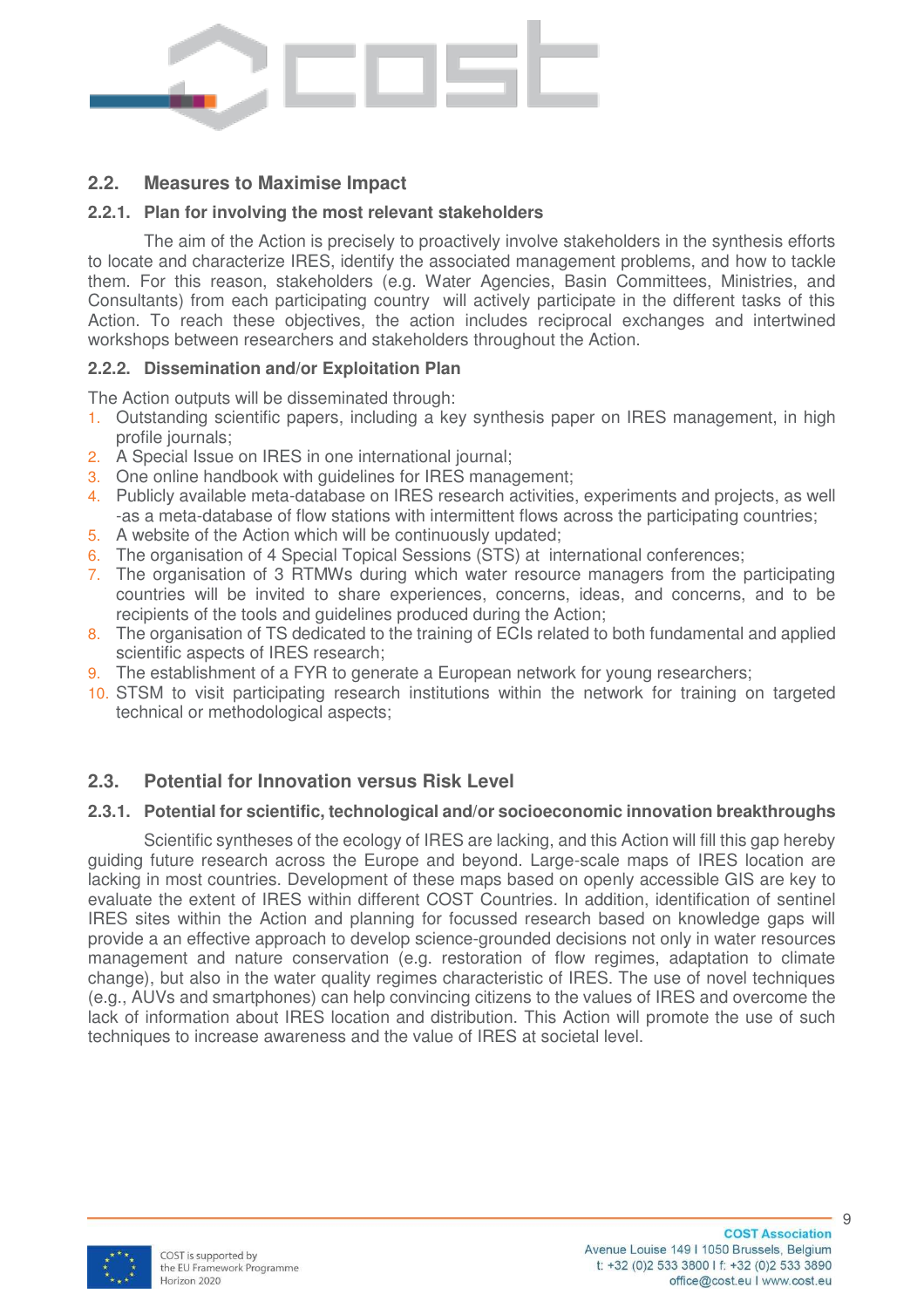

# **3. IMPLEMENTATION**

# **3.1. Description of the Work Plan**

## **3.1.1. Description of Working Groups – Provide for each WG theObjectives, Tasks, Milestones and Deliverables**

The Action is organized in 6 Working Groups (WGs) that build upon each other to develop a global framework. Four science-driven WGs correspond to the 4 challenges of the Action, one WG is dedicated to the networking activities, and one to dissemination and capacity-building activities.

# **WG 1: Prevalence, distribution, drivers and trends of IRES**

**Objectives.** Compile hydrological data to locate, map and analyse trends in flow intermittence in IRES; spatialize flow intermittence patterns in selected catchments; explore historical evolution of these patterns; develop a citizen-science monitoring network.

**Tasks.** Assemble all continuous hydrological data and associated climatic and catchment-scale data (e.g. geology, topography) available in the participating countries; identify drivers of flow intermittence on key catchments and identify natural vs anthropogenic ones; synthesis and trend analyses to identify areas at risk of increasing drying (i.e. sentinel catchments) in response to climate change; produce maps of IRES; generate a hydrological classification of IRES at the European scale; produce a hydrological meta-database; Where possible, synthesis information about flow intermittence patterns at the catchment scale; use novel approaches to locate IRES, combining airborne photography using AUVs, citizen-sciences; use social sciences to explore the memories of local people in key areas to extract additional information about drying pattern history; develop a European-scale network of citizen-scientists to monitor, locate and map the state of river flow using smartphones.

**Milestones.** WG1 will organise 1-2 workshops per year, including one with WG5 and WG6.

**Deliverables.** Workshop minutes; meta-database of continuous flow hydrological data; maps of IRES at the European scale; identification of sentinel areas; a continuously-developing database of drying occurrence across European river networks; a European-scale network of citizen scientists to monitor flow state in IRES.

#### **WG 2: Flow alterations, ecosystem services and management of IRES**

**Objectives.** Quantify the functions and ecosystem services provided by IRES and explore their responses to flow alterations; define rules for flow management in IRES.

**Tasks.** Establish the functions and services provided by IRES; quantify their economic value; explore their relationships with flow regime components and alterations using the fragmented knowledge across the participating countries; produce a meta-database of past and ongoing scientific projects in IRES; develop an ecohydrological conceptual framework to guide management of flows in IRES.

**Milestones.** WG2 will organise 1-2 workshops per year, including one with WG1, WG5 and WG6.

**Deliverables.** Develop a conceptual ecohydrological framework for IRES; compile existing knowledge on IRES functioning and the influence of flow regime as a controlling factor; identify critical ecosystem services and evaluate their economic value, controlling factors; generate a guideline for managing flows in IRES based on the outputs of these tasks.

#### **WG 3: Coupled aquatic-terrestrial biogeochemistry in IRES**

**Objectives.** Couple aquatic and terrestrial models to predict carbon and nutrient dynamics in IRES at the catchment scale; guide management sampling schemes.

**Tasks.** Couple aquatic and terrestrial models of carbon and nutrient cycling at the catchment-scale and for different IRES (using metamodeling and machine learning techniques); meta-analyses to estimate rates of storage, processing and export in flowing and dry phases; link with the spatial and temporal hydrological information compiled in WG1; explore the influence of terrestrial processes on

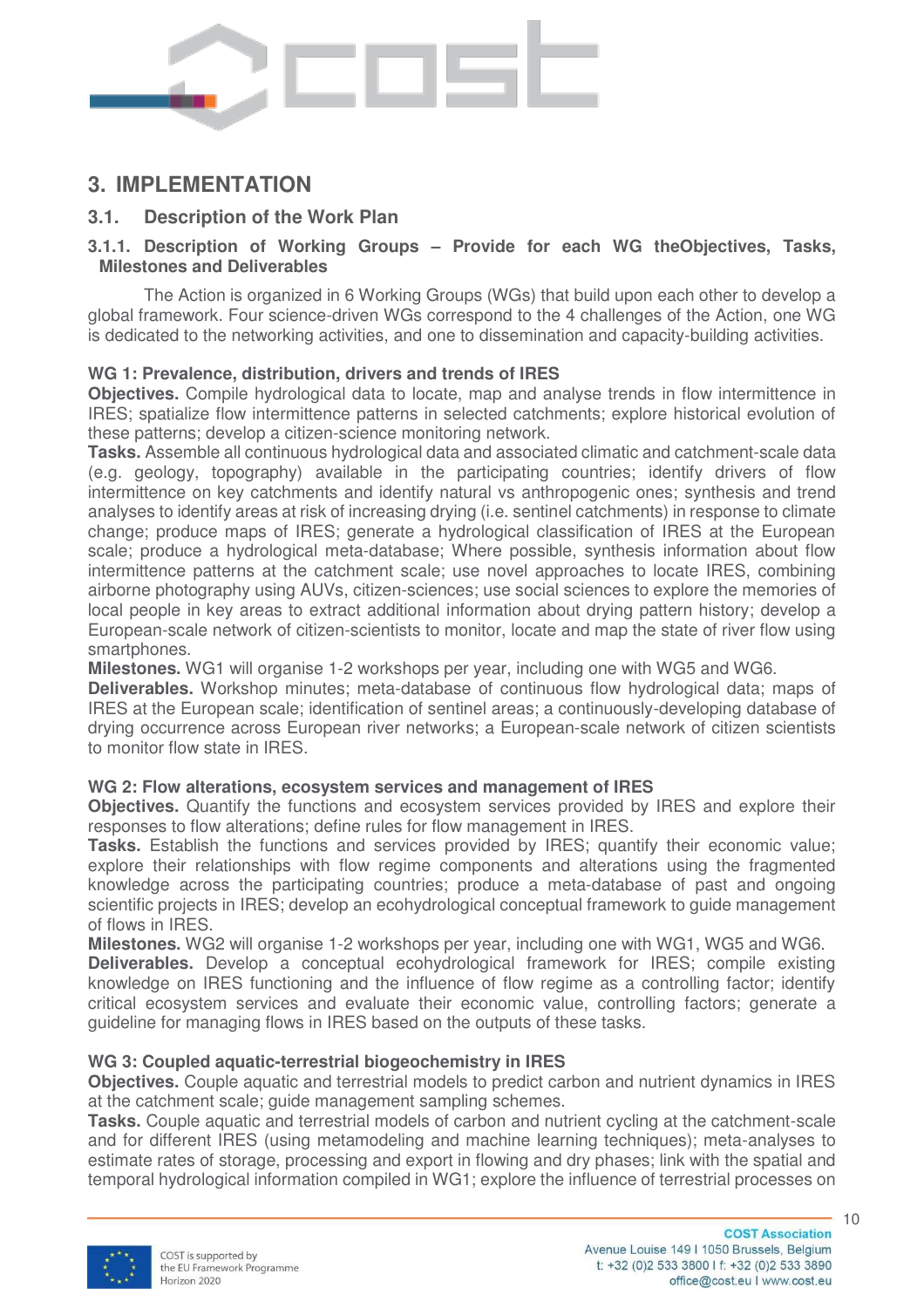

water quality during flowing phases; refine current estimates of how much river systems process carbon and nutrients at the global scale.

**Milestones.** WG3 will organise 1-2 workshops per year, including one with WG1, WG5 and WG6. **Deliverables.** Meta-models of carbon and nutrient dynamics in IRES at the catchment scale; improved understanding of the respective influence of aquatic and terrestrial biogeochemical processes on IRES water quality; refined European scale estimates of carbon and nutrient processing in rivers; guidelines for management sampling programmes.

#### **WG 4: Biomonitoring of IRES**

**Objectives.** Adapt current biomonitoring methods for IRES; produce an electronic handbook including guidelines and caveats for IRES biomonitoring.

**Tasks.** List the different bioindicators and protocols used in the participating countries to assess the ecological status of rivers, including IRES when relevant; review management practices in countries outside of Europe (e.g. Australia, South Africa); identify issues and limitations; conduct metaanalyses to examine the occurrence of the different taxa across gradients of flow intermittence, to assign a score of "sensitivity to flow intermittence" to each taxon; combine expertise, data, and knowledge shared among the participating countries; test and validate the refined bioindicators on documented case studies (>40), including on the case-study catchments of the MIRAGE and TRivers projects; deliver to stakeholders a online handbook including guidelines and caveats.

**Milestones.** WG3 will organise 1-2 workshops per year, including one with WG5 and WG6.

**Deliverables.** Bioindication tools for assessing IRES ecological status; online handbook including guidelines and caveats.

#### **WG 5: Networking**

**Objectives.** to build up the network; to link past and ongoing research projects to IRES; to share experience and information; to synthesize the state-of-the-art and knowledge gap analysis of IRES; to ensure active participation of stakeholders.

**Tasks.** Organise annual topical and cross-disciplinary workshops; address the challenge of providing open-access information on projects and experiments to facilitate sharing of data and results for general synthesis; conduct meta-analyses and modelling; create a stakeholder committee and ensure a permanent exchanges between researchers and stakeholders.

**Milestones.** WG5 will organise annual workshops with all WGs, and several smaller workshops for WG1, 2, 3 and 4 on specific networking aspects.

**Deliverables.** Workshop minutes; synthesis of state-of-the-art and knowledge gap analysis of IRES.

#### **WG 6: Dissemination and capacity-building**

**Objectives.** To disseminate the scientific activities; to train ECIs and stakeholders; to promote SHTM; to deliver the tools and guidelines to stakeholders; to ensure visibility of the Action at the international scale.

**Tasks.** Organise workshops to produce perspective papers for each of the 4 scientific tasks described above (WG1-4); organize 2-3 TS for ECIs on IRES encompassing the 4 disciplines represented; offer training sites as part of the Short-Term Mission program (>10 STMs); organise dedicated technical workshops with water resources managers and policy makers; develop an interactive website providing information on activities, key findings, document repository, data sharing platform and information from other relevant activities; use social networks (e.g. Twitter, Facebook) to disseminate progress; organise STS on IRES at 4 international conferences in collaboration with other international networks; produce a Special Issue (SI) in one international journal on IRES management aspects; deliver guidelines to stakeholders.

**Milestones.** WG6 will organise annual workshops to produce key papers; organisation of 4 TS during the life time of the Action; STSM program management, website developmentand update; STS organisation; SI production.

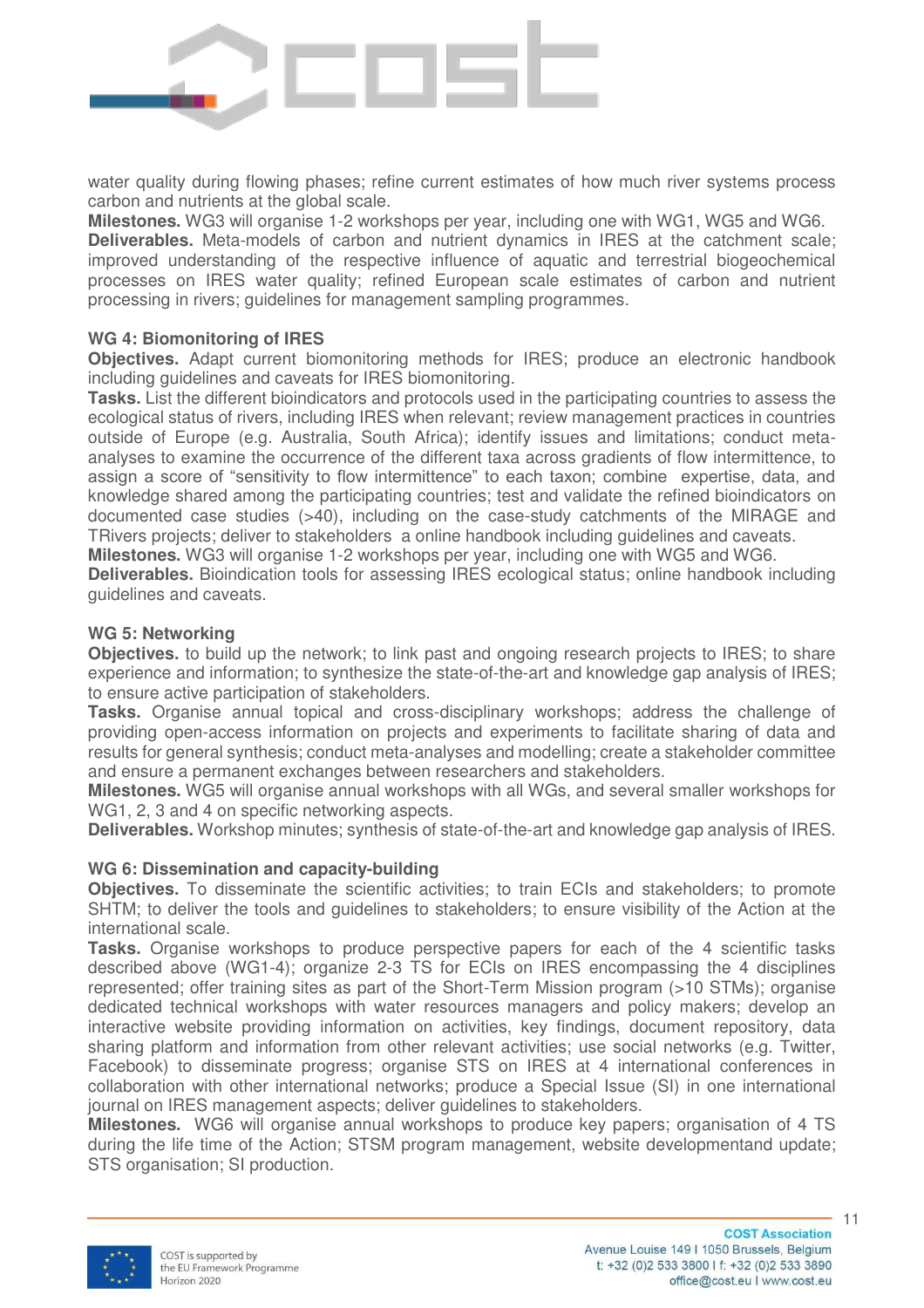

**Deliverables.** Electronic handbook guidelines for stakeholders of each participating COST Country; STS at 4 international conferences; dedicated workshops with water resources managers and policy makers; annual workshops on WG specific topics for a smaller audience, eventually in relation to annual conferences (4 workshops minimum); 3 TS on IRES hydrology, biogeochemistry, ecology and modelling will be targeted specifically at ECI with both theoretical and applied aspects (e.g. fieldwork); STSMs – Each WG will provide announcements of STSMs. Priority will be on STSMs for data analysis and interpretation for ECIs related to the development of the Action area and with publication potential (>10 STSM).

|                                             | YEAR1<br><b>Months</b><br>$1-6$ | YEAR1<br><b>Months</b><br>$6 - 12$ | YEAR <sub>2</sub><br><b>Months</b><br>$1 - 6$ | YEAR <sub>2</sub><br><b>Months</b><br>$6 - 12$ | YEAR3<br><b>Months</b><br>$1 - 6$ | YEAR3<br><b>Months</b><br>$6 - 12$ | YEAR4<br><b>Months</b><br>$1 - 6$ | YEAR4<br><b>Months</b><br>$6 - 12$ |
|---------------------------------------------|---------------------------------|------------------------------------|-----------------------------------------------|------------------------------------------------|-----------------------------------|------------------------------------|-----------------------------------|------------------------------------|
| <b>MC</b><br>Meetings                       | $\times$                        |                                    | $\overline{X}$                                |                                                | $\overline{X}$                    |                                    | X                                 | $\times$                           |
| Vidio<br>conferences<br>(MC,<br>SC,<br>SHC) | X                               | X                                  | X                                             | $\times$                                       | $\mathsf{X}$                      | $\times$                           | X                                 | $\chi$                             |
| WG<br>workshops                             | $\times$                        | $\times$                           | $\times$                                      | $\times$                                       | $\times$                          | $\times$                           | $\times$                          | $\times$                           |
| Website                                     | $\mathsf{X}$                    | X                                  | X                                             | $\times$                                       | $\mathsf{X}$                      | $\times$                           | $\times$                          | $\times$                           |
| <b>STSM</b>                                 |                                 | $\overline{\mathsf{X}}$            | $\overline{X}$                                | $\times$                                       | $\overline{X}$                    | $\times$                           | $\overline{X}$                    | $\times$                           |
| <b>TS</b>                                   |                                 | X                                  |                                               | $\times$                                       |                                   | X                                  |                                   | X                                  |
| FYR M<br>eetings                            |                                 |                                    | $\overline{X}$                                |                                                | $\overline{X}$                    |                                    | $\overline{X}$                    |                                    |
| <b>RTMW</b>                                 |                                 | $\overline{\chi}$                  |                                               |                                                | $\mathsf{X}$                      |                                    |                                   | $\times$                           |
| <b>STS</b>                                  |                                 | $\overline{X}$                     |                                               | $\mathsf{X}$                                   |                                   | $\times$                           |                                   | $\mathsf{X}$                       |
| Meta-<br>database<br>release                |                                 |                                    |                                               |                                                | $\times$                          | $\mathsf{X}$                       | $\times$                          | $\mathsf{X}$                       |
| Papers                                      |                                 | $\times$                           | $\times$                                      | X                                              | $\chi$                            | X                                  | X                                 | $\chi$                             |
| Electronic<br>handbook                      |                                 |                                    |                                               |                                                |                                   |                                    | $\times$                          | $\mathsf{X}$                       |
| Citizen-<br>scientist<br>network            |                                 |                                    |                                               | $\times$                                       | $\mathsf{X}$                      | $\times$                           | X                                 | $\chi$                             |

#### **3.1.2. GANTT Diagram**

# **3.1.3. PERT (optional)**

# **3.1.4. Risk and Contingency Plans**

**Risks** on the Action level will be overseen by the Coordinator who will use established methods for the Action planning and control. Initial risks were identified with respect to (i) partnerships (e.g., partner fails to provide access to resource or to assist workshop), (ii) Action management (e.g., too high work load for individual partners), (iii) methodological issues (e.g., failure to provide essential data with a specific method), and (iv) the time plan (e.g., delay in producing deliverables). Risk management will be a continuous process led by the Coordinator and a Steering Committee (SC), and risks systematically identified at each workshop and mitigation measures will be initiated. **Disputes** will be resolved in accordance with a clearly defined process: (i) A solution in agreement with the objectives of all parties is aimed for; (ii) The dispute should be resolved at the appropriate level, with all discussions conducted in an open and honest manner. In case of a dispute the Coordinator shall be immediately informed and will assess the potential effect of the dispute on

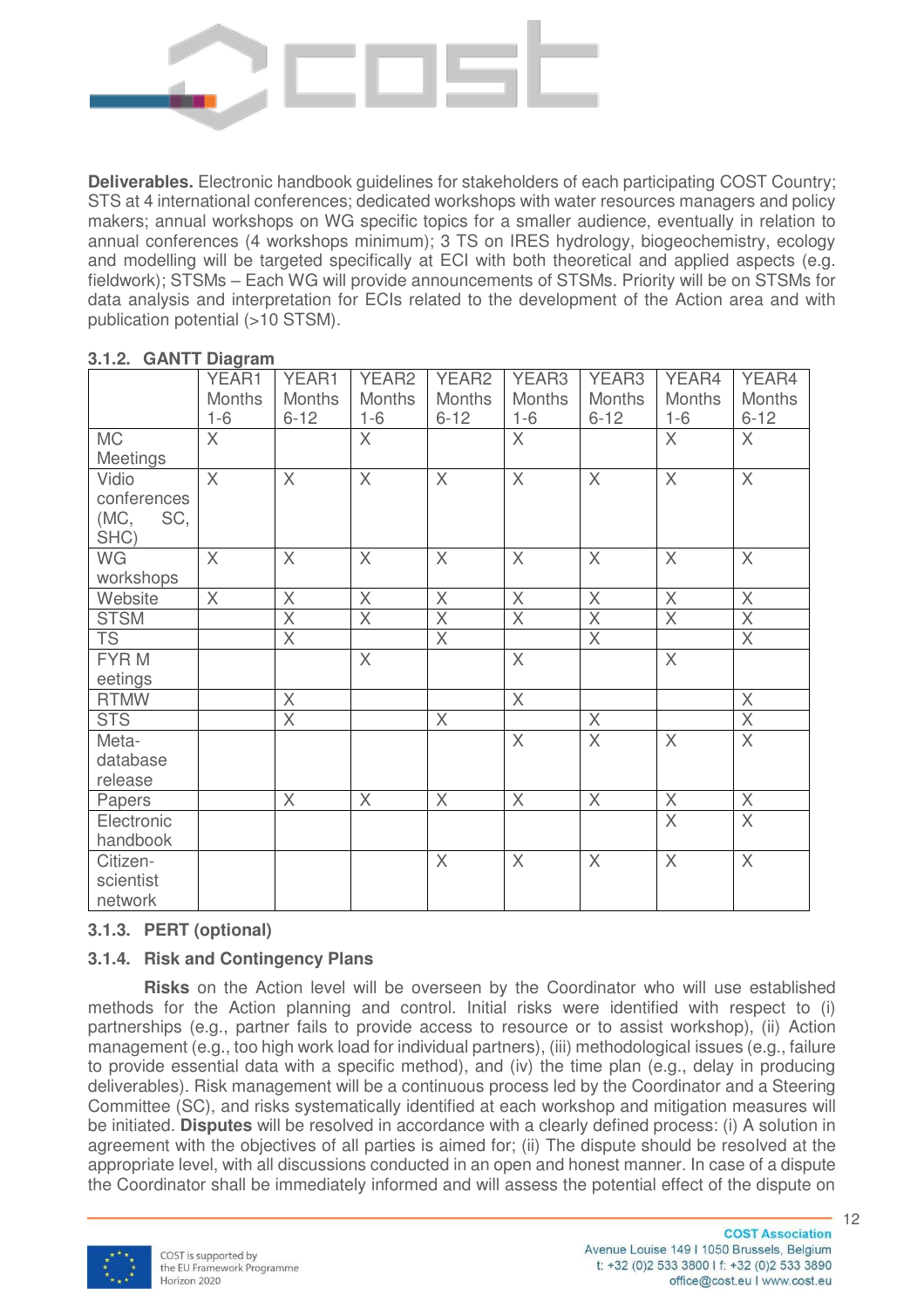

the entire Action, and following consultation with experts of the International Research Direction of the PI's Institution and the SC, will decide on the appropriate approach for resolving the dispute. This may be achieved by local intervention or, in extreme cases, calling an emergency meeting where possible courses of action can be discussed and voted upon.

The WG Leaders will compile and regularly update a Risk Statement Form, which describes each risk and its threat to the Action. The Coordinator will then assign the issue to a partner or a group of partners who will then actively work on a resolution. The status of the resolution will be tracked by the Coordinator. After resolving an issue, the process will be documented and shared among the consortium. In case of major problems or delays the Coordinator will immediately communicate with the consortium to ensure that corrective actions are agreed upon and implemented at an early stage.

# **3.2. Management structures and procedures**

## **Management structures**

The organisation and management of the Action will consist of the following entities:

*Management Committee (MC):* The MC will be responsible for the overall coordination of the Action through annual meetings and regular contact with WG Leaders.

**Steering Committee (SC):** The SC will be a subset of the MC in charge of following, progress and on-going matters (including risks and disputes).

**Stakeholder Committee (SHC):** The SHC will represent the stakeholders from the different participating countries. It will have annual meetings and regular contacts with the MC, SC and WG Leaders.

*Working Groups (WG):* Six WGs will form the basis of the Action. The WG Leader and Co-Leader will be responsible for WG-specific activities such as workshops, Training Schools and Short Term Scientific Missions. Co-Leaders will be ECIs in order to train them to manage a group without having full responsibility.

**Short Term Scientific Mission (STSM) panel:** The Action is determined to strongly promote training of young researchers, for example through STSM support. The STSM panel will include a delegate from each WG and will manage and evaluate STSM applications. The STSM Coordinator will be elected.

*Forum for young researchers (FYR)***:** An informal forum of young researchers will be formed based on the ECIparticipants and in the Action and the Training Schools. The Leader will be nominated by the FYR.

# **Meetings and communication**

A number of meetings and communication activities will be organised to ensure the activities and the networking. These are:

*Workshops:* The Action will organise three sets of workshops:

- 1. **Annual international workshops** (hosted by participants in the Action) bringing together a wider community of researchers to present the "state-of-the-art" and outline future research needs related to the COST Action (20-40 people);
- 2. **Smaller** (10-20 people) **WG-specific topical workshops** targeted at the deliverables of the WG;
- 3. **RTMW workshops** organised by SHC/MC and targeted at linking the activity of the Action to the water resource manager and decision-making communities, and delivering them the produced tools and guidelines.

At least 10-20% of ECI participation will be encouraged in all workshops (except the RTMW ones). The WG workshops will be encouraged to produce a high-level perspective paper every 2nd workshop.

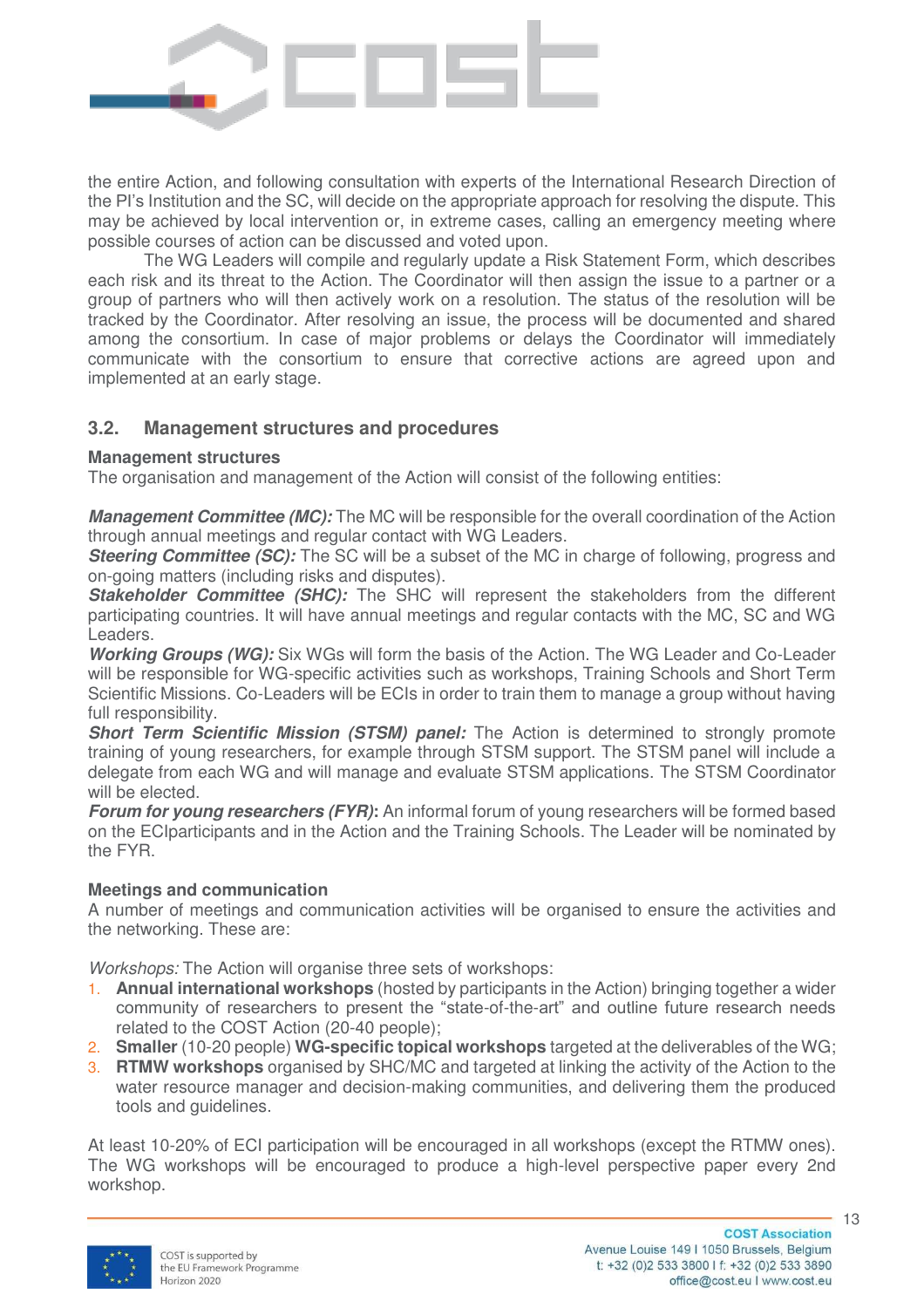

*MC meetings:* Each year, the MC will meet separately to discuss and decide on the progress of the Action, WGs, deliverables and future activities. The MC will specifically discuss potential collaborators and actions that each MC member should take forward to engage to guarantee the transfer of knowledge at national level, e.g. in relation to annual workshops.

*Steering Committee (SC) visioconference-meetings:* These meetings will be held 4 times each year to discuss progress and on-going matters.

*Stakeholder Committee (SHC) visio-conference-meetings:* These meetings will be held twice a year to discuss progress and on-going matters.

*Website:* The Action will establish an interactive website to describe/inform its activities as well as activities of relevance to participating members (meetings, conferences, TS, publications, etc.). The MC will consider the establishment of the Action profile in social networks like Facebook and/or Twitter to promote a continuous dialogue with interested parties.

#### **Milestones**

The progress of the Action will be assured by observing the following milestones:

*First MC meeting:* The first MC meeting at the beginning of the Action, which will involve agreeing on the constituency of the MC and SC, the Election of the Chair, Vice-Chair, Working Group (WG) Leaders, FYR Leader and STSM and RTM panel.

*Website:* The interactive Website for the Action will provide information on the Action's networking activities.

*Annual workshops:* A draft plan for annual Action workshops including MC, SC meetings, as well as WG and RTM workshops will be outlined at the first MC meeting. Annual workshops will be outlined one year in advance, including election of an organizing committee. The topical WG workshops will be suggested to the MC for approval 6 months in advance.

*Training Schools:* Comprehensive plans for Training Schools (content, venue, size, budget) must be presented for discussion and decisions by the MC at the 2nd annual workshop.

*Position papers:* Plans for position papers and responsible lead authors will be decided at the 2nd annual workshop based on proposals from each WG.

*Conferences:* A plan for organising Special Topical Sessions at international conferences will be discussed at the first MC meeting.

#### **3.3. Network as a whole**

The consortium has several features which are critically relevant to address the objectives and challenges of the Action. First, the consortium is composed of participants working on IRES research in collaboration with JRC, water managers and stakeholders. This joint effortwill contribute to the Action on specific and relevant aspects (e.g., WG1, 2, 4).

The participantshave recently published IRES research related papers in very high-impact journals. The consortium will also benefit from several past and on-going productive and successful collaborations among the participants, which led previously to European funded projects (e.g., MIRAGE, TRivers), international research projects (e.g., IRBAS), Special Issues on IRES in international journals (Aquatic Sciences, River Research & Applications, Freshwater Biology), and Special Sessions on IRES at international conferences (e.g., Symposium for European Freshwater Sciences 2011/2013/2015).

The geographic coverage of the participants extends from Western, Central and Eastern to Southern Europe, spanning notably oceanic, temperate, continental, Mediterranean, and arid climate zones, contrasted land used and water resource management practices and policies, hereby covering a wide range of situations and issues.

The inclusion of NNCs and ITCs will allow enlarging the geographical scope of the Action, notably by including countries of the Balkan Peninsula, which are hotspots of biodiversity where IRES predominates. The participation of IRES experts from 4 IPCs (USA, New Zealand, South Africa, Australia) with whom several participants of the consortium have on-going and productive